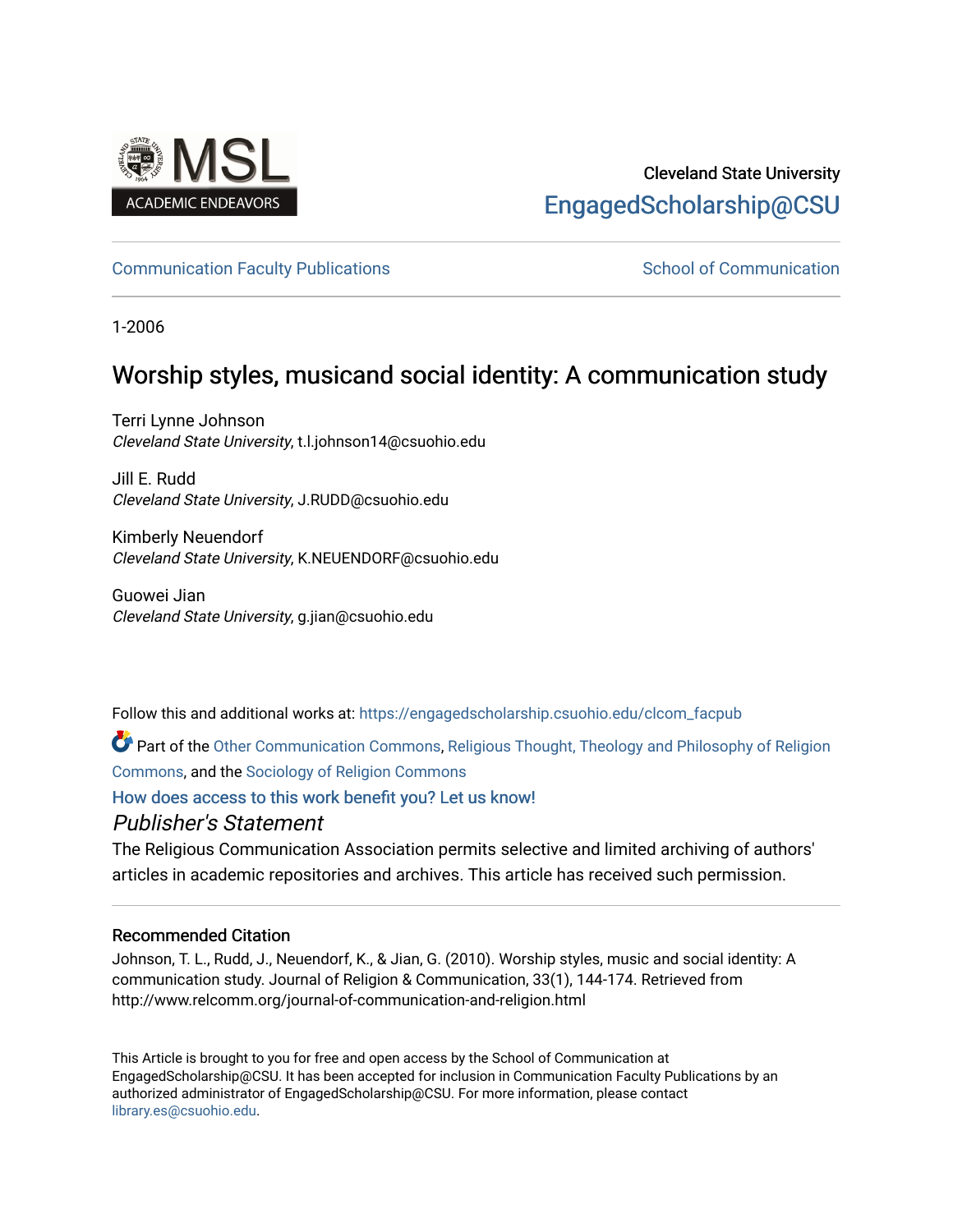#### Worship Styles, Music and Social Identity: A Communication Study

#### Terri L. Johnson, Jill Rudd, Kimberly Neuendorf, Guowei Jian<sup>∗</sup>

*This quantitative study investigates music and worship style preferences. A survey measured participants' worship and music preferences in order to further examine the relationship between the two. Multiple and logistic regressions were significant indicating that preferred music genres can be used to predict one's worship style preference. Further investigation used Social Identity Theory to examine the conflict that often occurs within churches over music and worship styles. Therefore, the survey included the Identification with a Psychological Group scale to measure participants' identification with the Lutheran Church Missouri Synod. Multiple regression results showed a significant overall prediction of organizational identity, indicating that Missouri Synod Lutherans who prefer traditional or formal worship components identify more strongly with the larger organization, the Lutheran Church Missouri Synod (LCMS). Keywords: Worship Styles; Religion, Music, Social Identity Theory; Organizational Identity; Religious Communication; Lutheran Church Missouri Synod*

#### Introduction

Throughout the Christian church, conflict abounds (Becker et al., 1993; Becker, 1998; Hoekema, 1994; Starcke and Dyck, 1996). Furthermore, there is an ongoing war that many have dubbed the "Worship Wars" (Dawn, 1995). On the surface, the conflict appears to be over the issue of music and many agree that music is an integral part of congregational worship (White, 1971; Dawn, 1995; Wootton, 2001, Marini, 2003; Meyers, 2003; Brand, 2003; Yardley, 2003). However, they differ in their assessment as to why. Some focus on the history and

<sup>∗</sup> Terri Lynne Johnson (M.A., Cleveland State University) is a Lecturer of Communication, Jill Rudd (Ph.D., Kent State University) a Professor of Communication, Kimberly Neuendorf (Ph.D., Michigan State University) a Professor of Communication, and Guowei Jian (Ph.D., University of Colorado) an Associate Professor of Communication. The authors all are affiliated with the School of Communication at Cleveland State University. They would like to thank the Editor and the anonymous reviewers for their constructive comments and insights. Please direct correspondence to: Terri Lynne Johnson, Department of Communication, Cleveland State University, 2121 Euclid Avenue, Cleveland, OH 44115, USA. Email: t.l.johnson14@csuohio.edu. Phone number: 216- 687-4638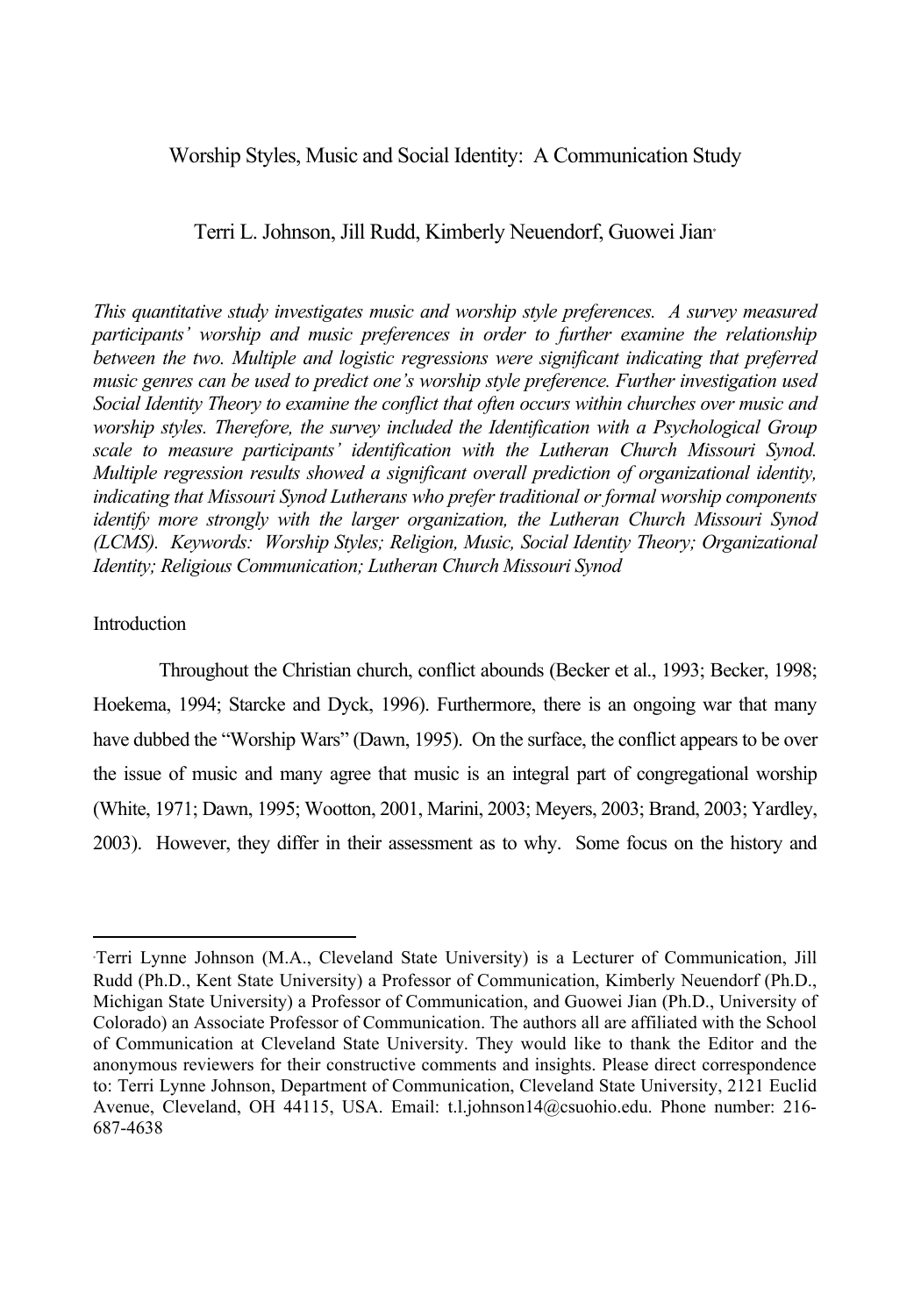lyrics (preferring substance over form) and some focus on culture and music (preferring style over structure). Others focus on whether music should be cognitive or emotive.

Oftentimes, particularly within the church, conflict over music preferences is common (Dawn, 1995). Churches are trying to hold onto their older members, yet attract new members. This is often accomplished by utilizing modern music and other more contemporary styles of worship. Although this is an oversimplification of a complex problem, this paper examines this ongoing conflict using Social Identity Theory as a framework. Conflicts over music exist within many denominations, however, this study was conducted in a Lutheran church, therefore, the literature review begins by presenting a historical perspective of two different worship styles within the Lutheran Church as well as key terms and concepts that are used throughout this study (for further clarification on worship styles, see Stocker, 2008).

#### *Traditional Worship Service*

In the sixteenth century, October 31, 1517, Martin Luther nailed his 95 theses to the door of the Castle Church in Wittenberg. These theses or concerns addressed issues of purgatory, indulgences and other teachings of the church. It was an act that began the Reformation and, ultimately, changed the world (see Bainton, 1950). Perhaps unnoticed in the furor over theology was a significant change that Luther made almost as an afterthought. His primary focus in reforming the mass (which would later be referred to as a *worship service*) was to give it back to the people. In fact, Joseph Herl (2004) believed that perhaps one reason why Martin Luther devised German text chorales was so that the laity could participate in worship and gain a collective religious identity. Martin Luther emphasized using the vernacular language (which at the time was German) and was known to use traditional folk tunes as a source for composing *singable* Lutheran hymns (Noll, 2007). Luther held music in high esteem and composed many hymns that are still used in the church today. Consequently, the music written by Martin Luther, and those that are similar in form, give worshippers in the Lutheran church today a sense of identity.

 If one were to define traditional, the meaning of the term is somewhat ambiguous, as traditions within particular parishes may differ considerably. However, for the purpose of this study, the term traditional will refer to a more formal type of service that follows the orders of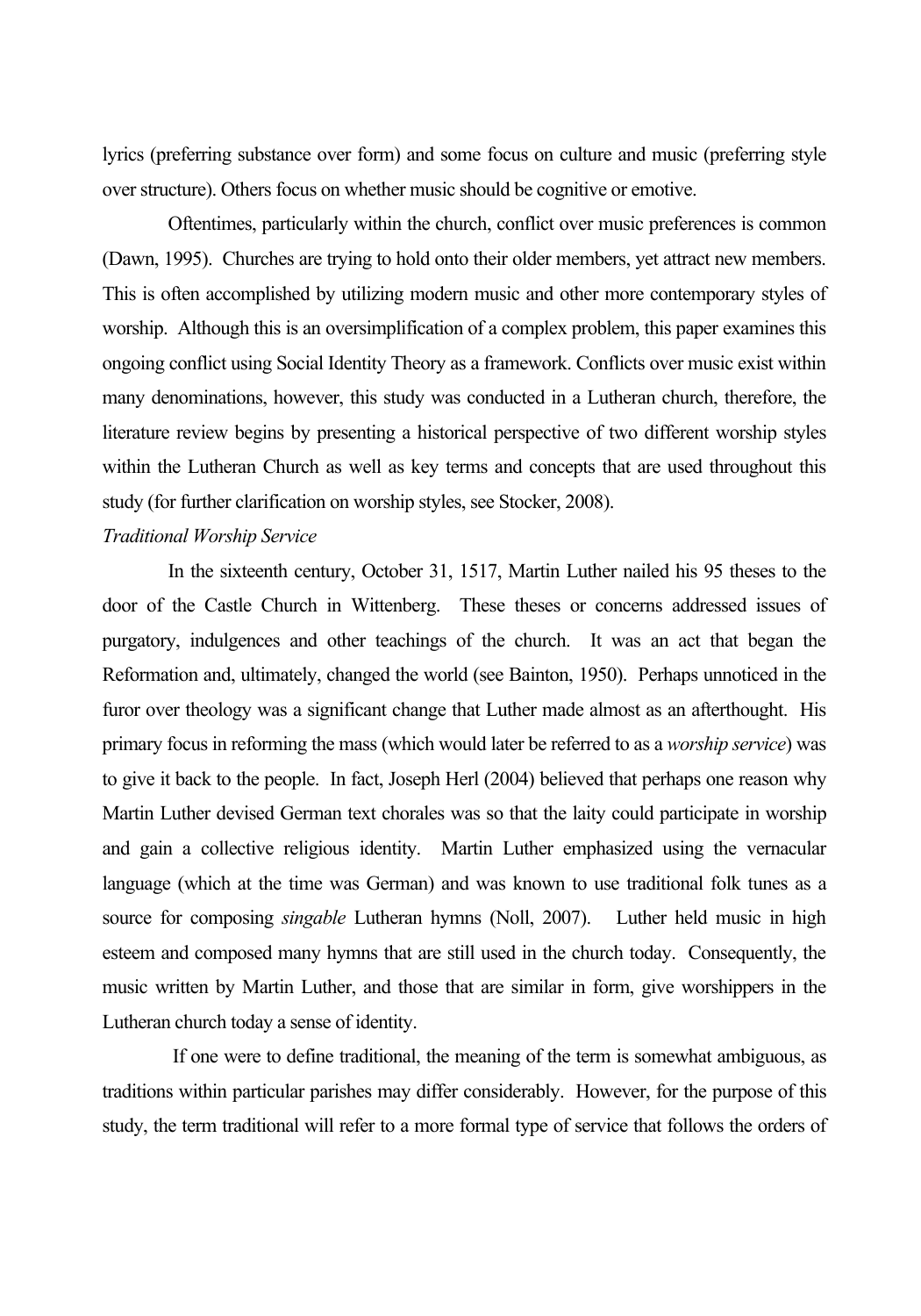services and hymns that are found in the standard Lutheran hymnals. A traditional worship service follows a *liturgy*, which in this context signifies "the specific, historic ordering of public worship developed in the earliest centuries of the Church" (Dawn, 1995, p. 242).

Within the traditional liturgy there are various parts such as: the invocation, the confession, the absolution, the kyrie, a confession of faith or creed, the collect, the offertory, a sermon, and a benediction. There are three readings each Sunday that follow a particular schedule. The first reading will often come from the Old Testament, the second reading from the New Testament, and the third reading from one of the four Gospels. The pastor preaches from a pulpit and wears an *alb* (i.e., a white robe).

The service will often utilize *responsive readings* where the liturgist will read a portion followed by the congregation responding. The traditional service also contains written prayers, the Lord's Prayer, and *traditional hymns*. Traditional hymns are usually accompanied by an organ and are sung in the traditional service. These hymns are found in the Lutheran hymnbook and are organized according to the church year and topical considerations (e.g., adoration, faith, justification, etc.) The traditional service in this study utilizes the liturgy, hymns and order of services contained within the Lutheran Hymnal, Lutheran Worship, Creative Worship and/or the Lutheran Service Book. Responsive readings are often utilized, a creed is always recited, the altar paraments follow the church year, and the pastor always wears an alb and preaches from a pulpit. The service begins with a prelude and ends with a postlude that is played on the organ and the organ always accompanies the hymns. Often a processional will take place at the beginning of a service.

#### *Contemporary Worship Service*

Worship music is the primary difference between traditional and contemporary worship services. Some contemporary services will blend the two worship styles by following the traditional liturgy and inserting contemporary praise songs throughout the service. On the other hand, contemporary worship services may differ considerably between particular parishes and even within the same congregation. Scripture passages are read, but not necessarily all three of the readings as stated above. The leader will often pray spontaneously, meaning that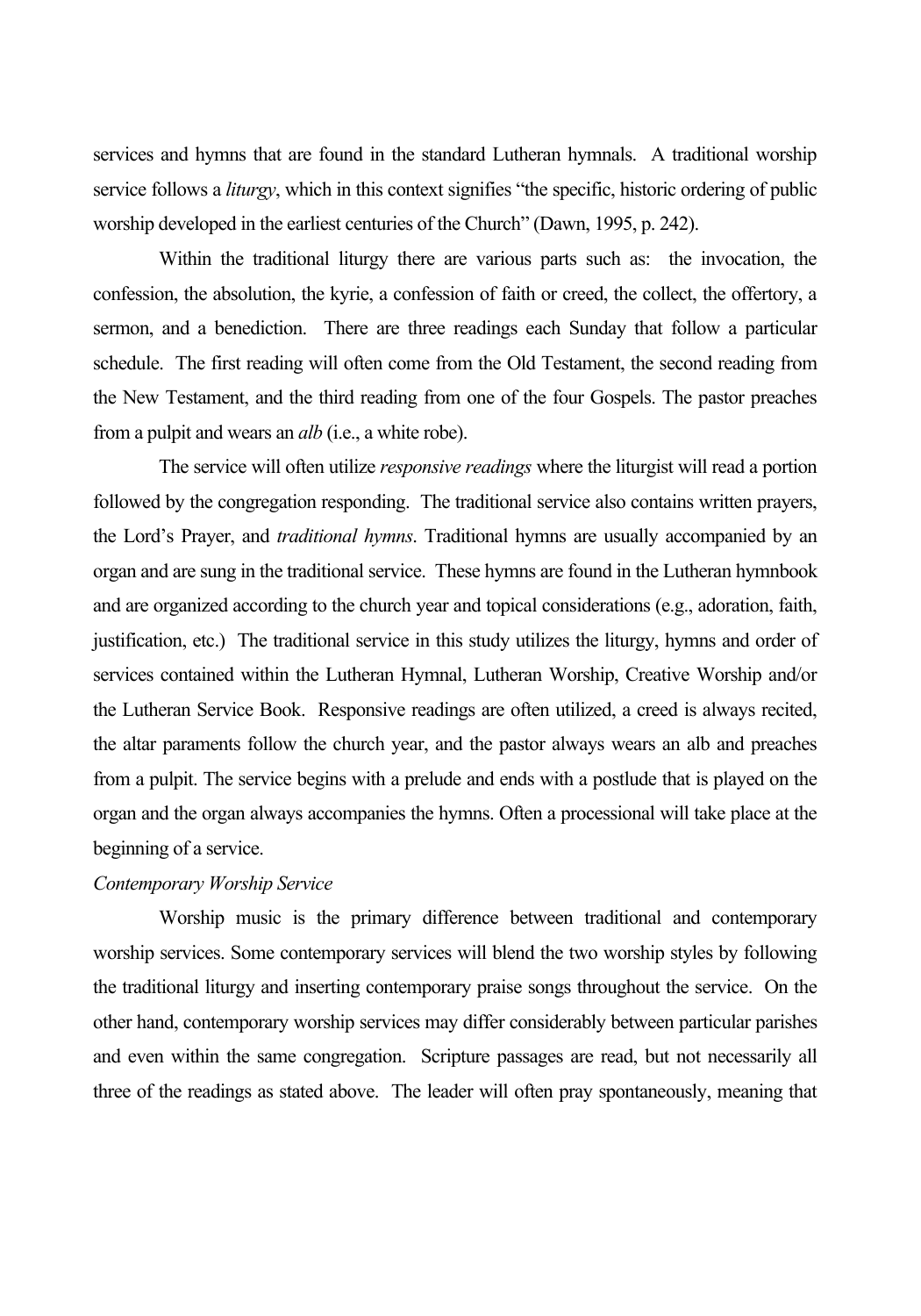the prayers are not written down. Some contemporary services may utilize responsive readings and other parts of the liturgy.

A contemporary service does not necessarily follow any set order (or liturgy) and is usually designed to reach different demographics than the traditional service. Although there may be many differences in the formatting between a traditional and contemporary service, the most predominant difference is the instrumentation and style of the worship music that is sung, and therefore that is the focus of this study. Songs that are sung in the contemporary service are typically accompanied by a full band (e.g., drums, guitar, bass, etc.). This will differ considerably between parishes and even within the same church as praise bands vary significantly from one another. Some bands may have a piano player or even a violinist, while others have a flautist or a saxophonist. Although the lyrics to the songs are about God and the LCMS Christian's relationship to Him, the style of music incorporates different genres such as rock, blues, pop, country and folk. Frequently, several songs are sung in succession.

The contemporary service in this study is very informal. Parishioners drink coffee and often eat during the service. The pastor does not wear an alb or preach from a pulpit, and usually only one or two of the scripture passages are read. The service does not utilize responsive readings, recite the creed, or follow a written liturgy. Two different worship teams take turns leading the service. One worship team is composed of five members: a drummer, bassist, lead guitarist, and two rhythm guitarists. The three guitarists also provide vocals. The other worship team is composed of eight members: a drummer, bassist, violinist, percussionist, two rhythm guitarists, a pianist, and a worship leader. Six of the members also provide vocals. These two teams take turns leading worship on a bi-monthly rotation.

The traditional services have been the norm for centuries. However, as our society changes, many churches are offering contemporary services in order to communicate to today's culture (see Hamilton, 1999 for further discussion). It is almost certain that music styles and language will continue to evolve and change. It is therefore pertinent that we examine this continual controversy through a communication perspective.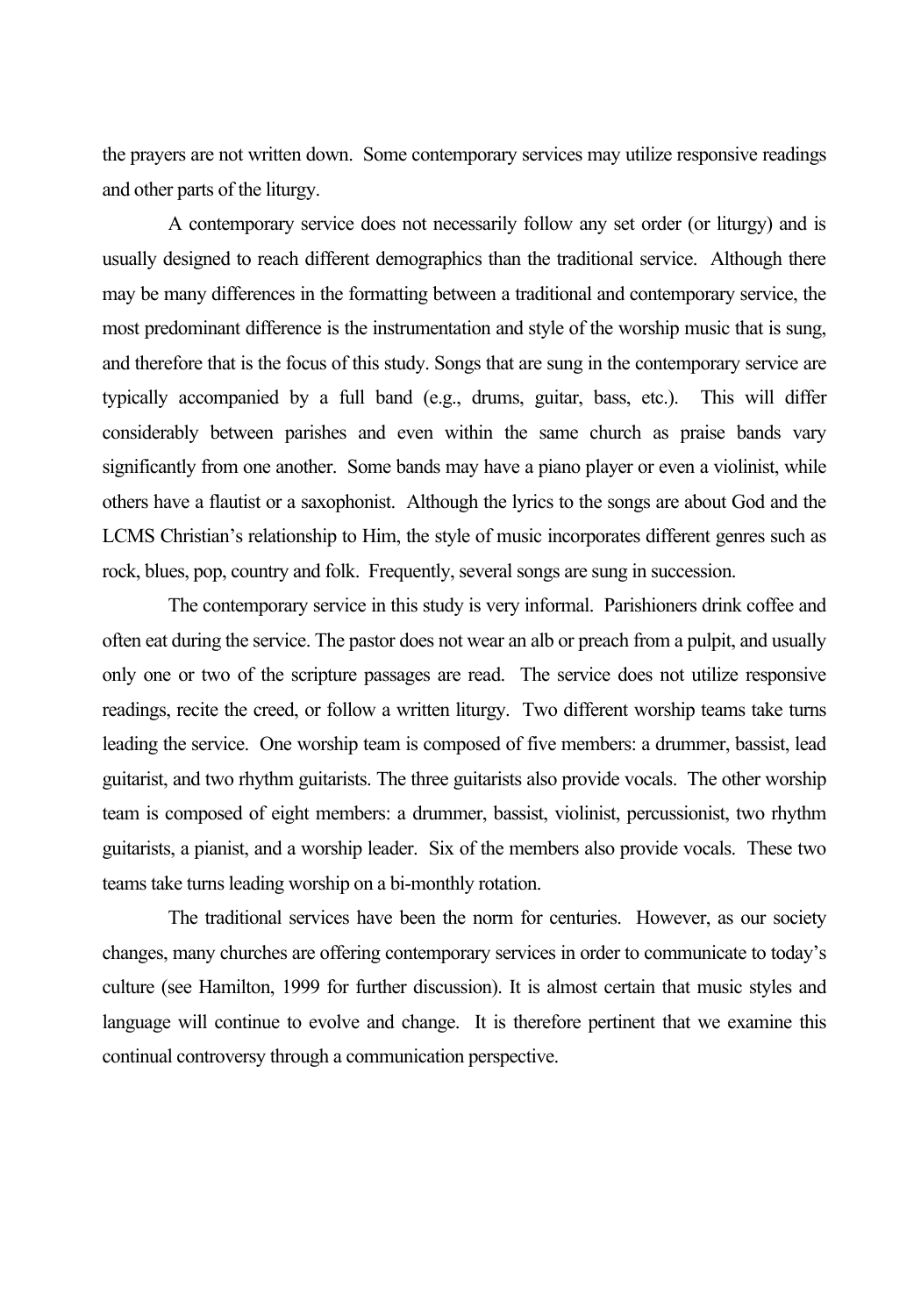#### *Music as a Form of Communication*

Music is used as a form of communication throughout the world, not just for entertainment purposes. For instance, in many cultures, "music constitutes a core feature of life" (Lull, 1985, p.363) communicating practical information regarding history, legal matters, and even medical care (Wallis & Malm, 1984). One example of this can be found in the early Native American culture where religious rituals, games, tribal ceremonies and relationships were often accompanied with songs and music (Hamm, 1983). Because music has the ability to transcend social boundaries, express cultural meaning, and amplify message content blocked to other forms of communication it has also been used as a vehicle for expressing group and cultural identities (Chafee, 1985, Frith, 1981, 1987a, 1987b). For instance, during the 1960s when the United States was experiencing major upheaval and unrest, music provided the younger generations, a vehicle for expressing to the establishment their opinions about the war, feminism, civil rights and sexual freedom (Dunaway, 1987, Eyerman & Jamison, 1995, 1998; Eyerman, 2002; Peddie, 2006).

Even though many music consumers listen to music primarily for entertainment value, most artists will agree that the intent of their messages is contained primarily within the lyrics themselves (Booth, 1976; Gill, 1990; Gonzalez & Makay, 1983; Irvine & Fitzpatrick, 1972; Knupp, 1981; Molokotos-Liederman, 2004; Radwan, 2004; Smith, 1980). For example, Amy Grant, one of Contemporary Christian Music's (CCM) top selling artists, believes that by employing a medium that appeals to a wider audience there is a greater chance for "her audience to truly hear her message" (Gill, 1990, p.15). Therefore, since music is able to convey various socio-cultural norms and beliefs (Lull, 1985) and create shared understanding, it is "appropriately placed within the tradition of the discipline of communication" (Chesebro, Fougler, Nachman, & Yannelli, 1985, p. 115). Although music is at the center of the "worship wars" conflict within many churches, perhaps examining the conflict through Social Identity Theory will help bring a deeper understanding to the problem.

#### *Social Identity Theory*

When individuals distinguish themselves from a larger, more prominent culture, a subculture develops. These subcultures develop an "us-versus-them," or in-group versus out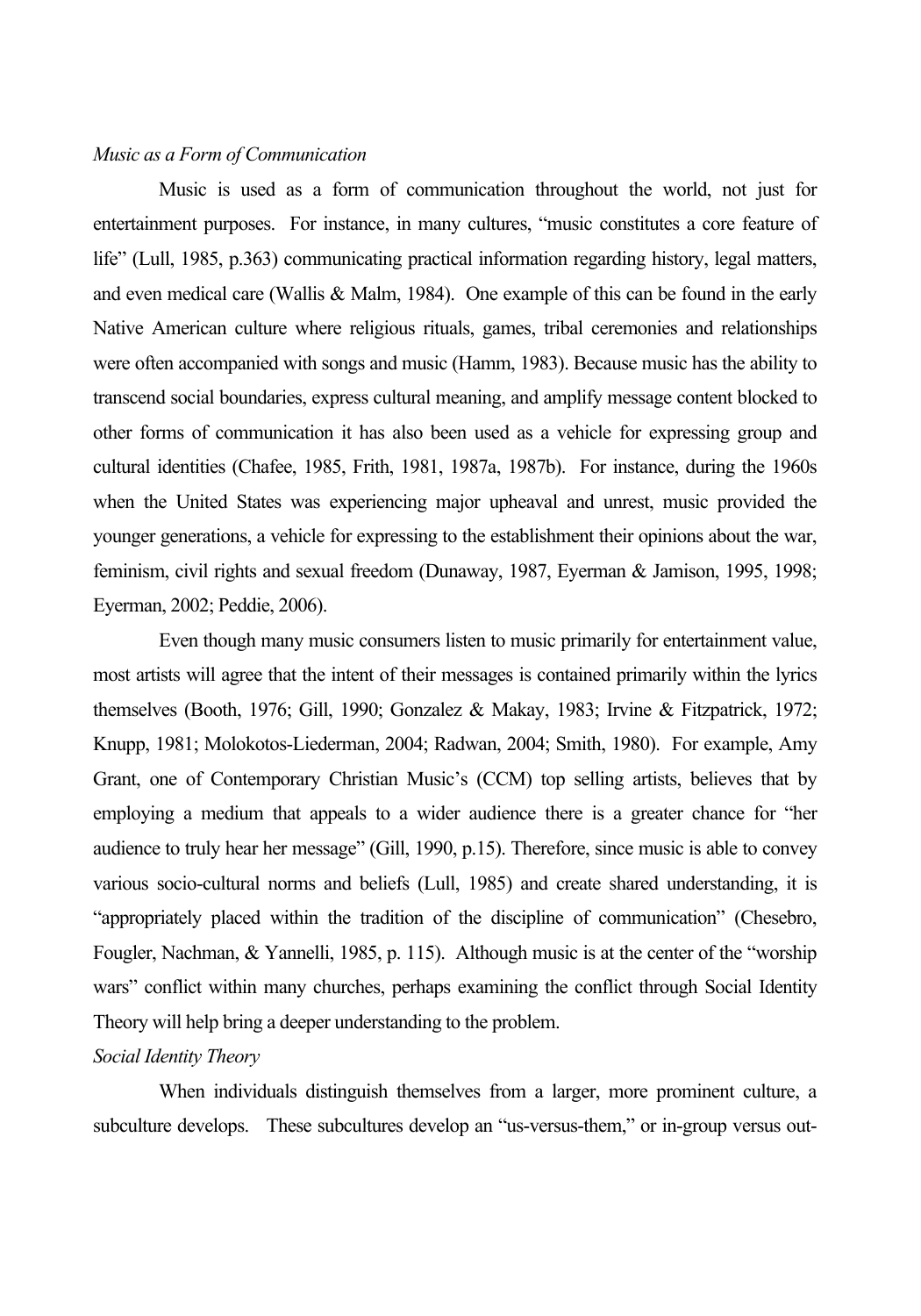group mentality. This can best be understood through Tajfel's Theory of Social Identity (Tajfel, 1970, 1974, 1975, 1978). Social Identity Theory (SIT) posits that groups view themselves positively or negatively depending on how they compare with other groups, producing a competitive dynamic that encourages group members to enhance their group status (Tajfel, 1972).

Social Identity Theory is a theory of group membership and behavior (Hogg, Terry, & White, 1995). It has been defined as, "the individual's knowledge that he/she belongs to certain social groups together with some emotional and value significance to him/her of the group membership" (Tajfel, 1972, p.31). Furthermore, according to SIT, groups view themselves positively or negatively depending on how they compare with other groups. This produces a competitive dynamic that encourages group members to enhance their group status. Tajfel and Turner (1986) found that when a group's positive identity is challenged or impeded by an outgroup, conflict would often ensue.

In the 1970s, Tajfel developed a foundation of Social Identity Theory by connecting the following three social-psychological processes: *social categorization, social comparison*  and *social identification* (Ellemers, Haslam, Platow, & Van Knippenberg, 2003). In Tajfel's initial writings about this theory (Tajfel, 1974, 1975, 1978), he developed the idea that these three processes interact with each other in situations where individuals define themselves at the group level rather than the individual level.

The first social-psychological process, *social categorization,* is when people tend to identify themselves and others, not as distinct individuals, but in terms of social categories (Ellemers, et al., 2003): a group in which one belongs, or the in-group and the group in which one does not belong, or the out-group (Ellemers, et al., 2003). This categorization can be demonstrated in this study by the two types of worship services being examined: traditional and contemporary. The second social-psychological process, *social comparison*, is when people tend to determine the value of groups and individuals by comparing them on various dimensions with other groups (Ellemers et al, 2003). This dimension of comparison in this study is the different type of worship music being examined: hymns and praise songs. Finally, the third social-psychological process, *social identification*, is when a person's identity tends to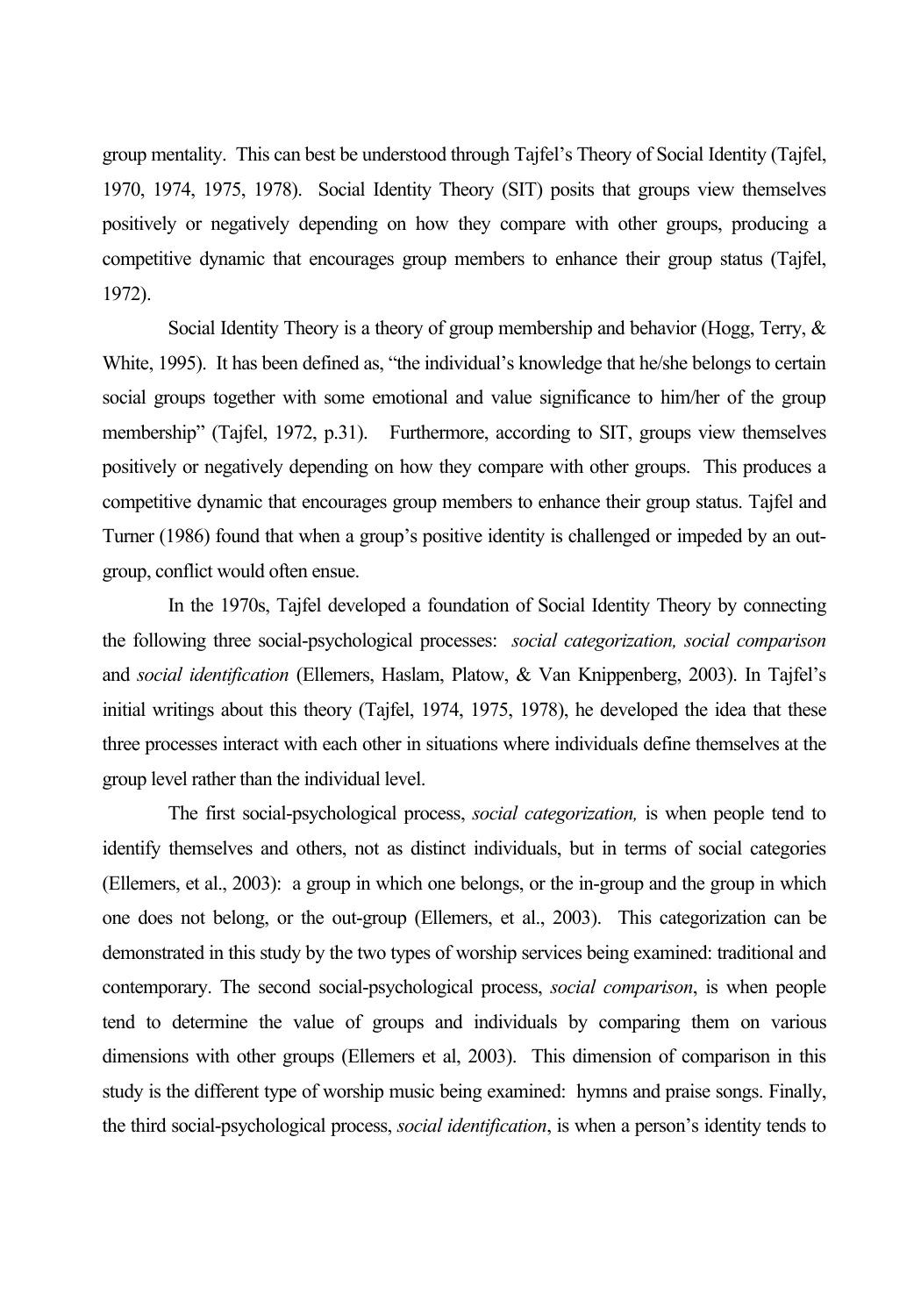influence their perceptions of, and responses to, a social situation (Ellemers, et al., 2003). This identification can be demonstrated in this study by the perception parishioners have of the different music styles that are being examined.

#### *Organizational Identity*

Ashforth and Mael (1989) were among the first to apply Social Identity Theory to the organization. Their research defined organizational identity as a "psychological reality [existing] beyond its membership" which "enables the individual to conceive of, and feel loyal to, an organization or corporate culture" (Ashforth & Mael, 1989, p.26). Furthermore, the SIT literature supports the importance of distinct values and practices in providing a unique identity (Oakes & Turner, 1986) as well as recognizing that institutions often use written forms to communicate and preserve that unique identity (Seul, 1999).

Organizational identity is prominent whenever members of an organization ask themselves, "Who are we?" (Albert & Whetten, 1985). It is the member's collective understanding of what it is that distinguishes their organization from others, those characteristics that they believe to be central and relatively permanent (Albert & Whetten, 1985). These core features of identity are presumed to be resistant to change because they are tied to the history of the organization (Brown & Starkey, 2000; Gioia, Shultz, & Corley, 2000, 2004), resulting in what theorists call "structural inertia" (Hannan & Freeman, 1984). The theory of structural inertia posits that the older an organization is, the less likely they are to introduce changes (Chou & Russel, 2006; Delacroix & Swaminathan, 1991; Kelly & Amburgey, 1991).

 Fundamental to most theoretical and empirical definitions of organizational identity is that identity consists of features and characteristics that are central, enduring and distinctive (Gioia, Shultz, & Corley, 2004). Oftentimes, intergroup conflict results when an organization adds members who are not tied to the history of the organization, and therefore have different ideas of what is central, enduring and distinctive. One way to reduce this type of intergroup conflict is to develop "superordinate goals" which can only be accomplished when groups work together (Sherif, 1958).

In the year 2000, the first issue of the journal *Academy of Management Review* was dedicated to the subject of identity within organizations. Several of the articles dealt with the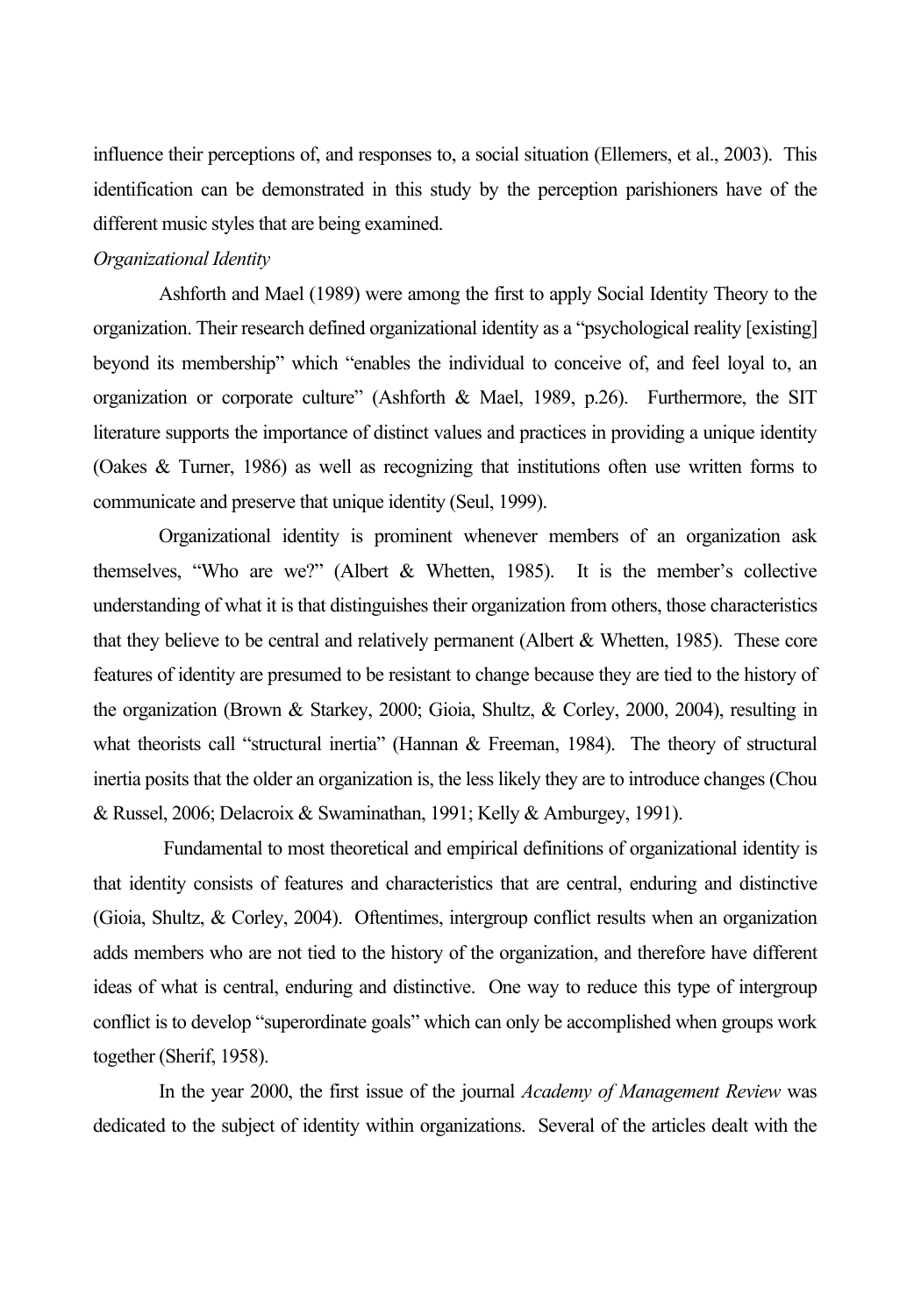subject of multiple identities (Brickson, 2000; Gioia, Shultz, & Corley, 2000; Pratt & Foreman, 2000a; Pratt & Foreman, 2000b; Scott & Lane, 2000) and there was some consensus that multiple, and often competing identities are a common phenomenon within organizations (Pratt & Foreman, 2000b; Scott, 2007).

Although an organization needs to manage these multiple identities, literature suggests that multiple identities provide various benefits within an organization that allows the organization to adapt more readily to change (Pratt & Foreman, 2000a). Research also suggests that various small groups and dyads are frequently the source of these numerous identities (Pratt & Foreman, 2000a), which results in several differing views about what is central, distinctive and enduring about the organization (Pratt & Foreman, 2000a).

#### *Music as Social Identity*

Research has shown that an individual's music preference is able to predict their political affiliation (Fox & Williams, 1974; Timpany, 2007), aggression tendencies (Meng-Jinn, Miller, Grube, & Waiters, 2006) and personality (Pearson & Dollinger, 2004; Rentfrow & Gosling, 2003). Moreover, several studies have been conducted that use music preferences to test Social Identity Theory. For example, a study conducted by Tarrant (2001), correlated participants' levels of self-esteem (Julian, Bishop, & Fiedler, 1966) with their ratings of the ingroup and out-group. Tarrant found that individuals with lower self-esteem scores rated the outgroup as liking unpopular music more and the in-group as liking it less. Further research conducted by North and Hargreaves (1999) examined how music preference can be used to make social judgments. Results indicated that subjects who expressed a preference for popular music were perceived more positively than if they expressed a preference for unpopular music (see also Zillmann & Bhatia, 1989).

Nicholas Cook (1998) expresses the concept of musical identity quite succinctly; "Deciding what music to listen to is a significant part of deciding and announcing to people not just who you 'want to be'….but who you *are*…'music' is a very small word to encompass something that takes as many forms as there are cultural or sub-cultural identities" (p.5). Sardiello (1994) expounds on this idea, explaining that subcultures often define themselves in terms of distinct languages, symbols and lifestyles. Memberships in these groups help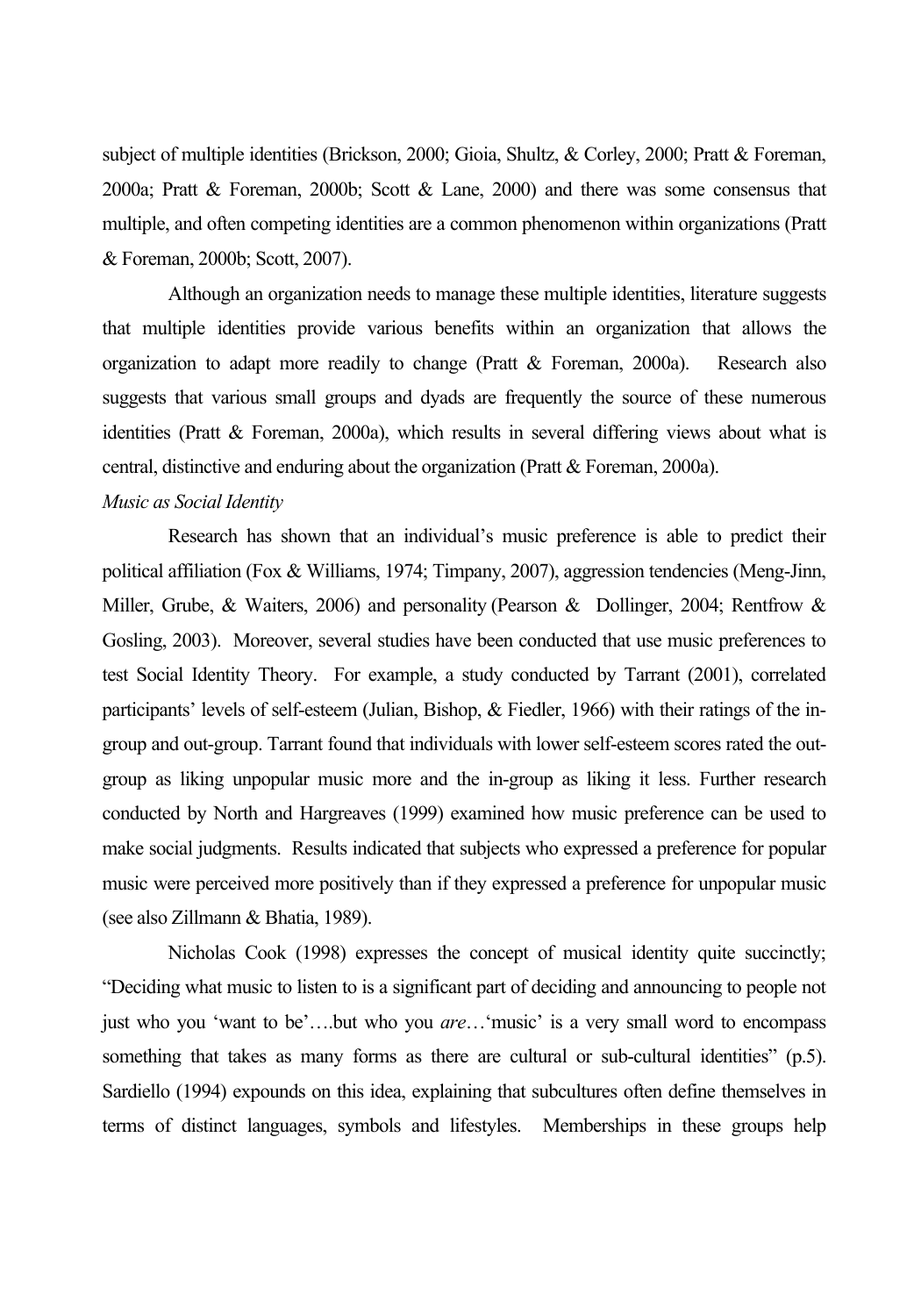individuals develop their personal and social identity, and music can be an important factor in their creation and maintenance (Sardiello, 1994). This is because music is able to express who we are, what our identity is and to which group we belong (Dolfsma, 1999).

An example of how music is used in this search for identity and meaning can be found during the stage of adolescence (North, Hargreaves, & O'Neill, 2000). During this stage of life, many experience an identity crisis. They want to know who they are and to what group they belong. Since adolescents spend increasingly more time exploring different musical genres Avery, 1979), music is where many find the identity that they are searching for, therefore resolving the identity crisis (Marcia, 1966; Newman & Newman, 1988).

#### *Music and Social Identity in the Church*

One way to examine the social identity of worshippers is to examine the role music plays in communicating their social identity among other Christians. Perhaps the reason an individual prefers contemporary or traditional worship music is because their music preferences are a part of their social identity and influences the way in which they want to communicate. Or conversely, perhaps their social identity is communicated through the worship music they prefer. By building upon Social Identity Theory research and examining individual music preferences we may gain valuable insight into why worship music preference exists.

Perhaps, when a church offers two completely different worship styles with completely different styles of music, differing views emerge about what is central, distinctive and enduring. This would explain why those who have been a part of the organization for a longer period of time often attend a more *traditional* style of worship and have a stronger identification with the organization. Conversely, those who attend a more *contemporary* service are often new to the organization and, therefore, do not have a strong identification with the larger organization. Purpose

Social Identity Theory has been used to study organizational culture (Hatch & Schultz, 2004; Clair, Beatty, & Maclean, 2005), musical identity (MacDonald, Hargreaves, & Miell, 2002), and religious identity (Herriot, 2007). These ideas of different identities merged in an article written by John L. Pauley (2005). His research examined the identity of the Contemporary Christian Music (CCM) community when boundaries begin to fade between the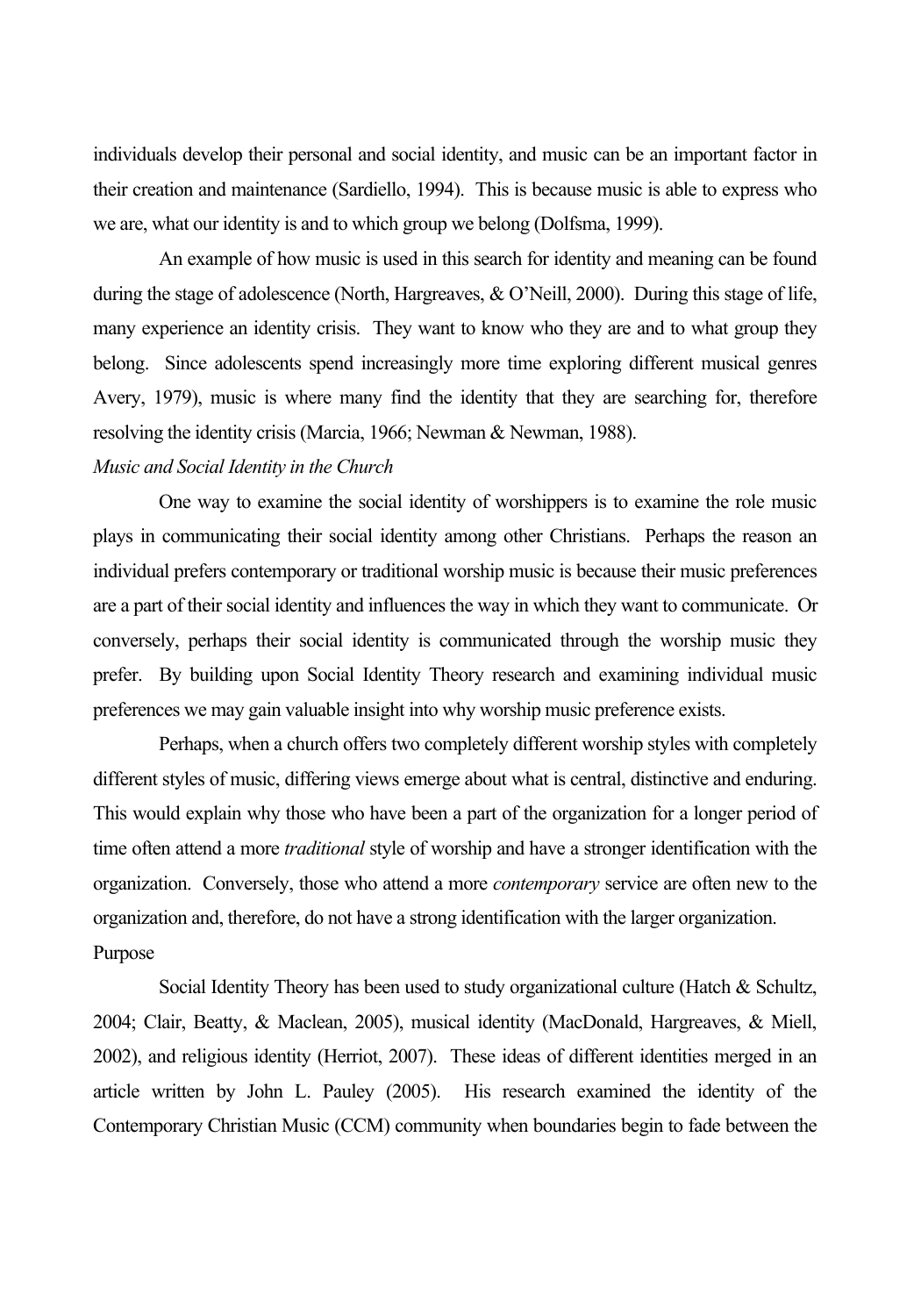secular and the sacred (see Gormly, 2003 for further discussion). This study seeks to build upon Pauley's research by examining competing identities within a religious denomination from a Social Identity framework. By using a social identity perspective, it is logical that one could achieve a greater understanding of the conflict that exists within the churches of today.

If music preference is part of an individual's social identity—communicating to others not only who they are but who they want to be and their means for marking their place in society—it is pertinent to examine the possible relationship between music and worship style preference. Therefore, this study seeks to answer the following questions: Does worship preference predict organizational identification? Does music preference predict worship style preference?

#### Method

#### *Participants*

The present research was part of a larger study that surveyed parishioners from a Missouri-Synod Lutheran Church located in a metropolitan area in the mid-west. This urban congregation conducts five different services throughout the weekend with an average of 250- 300 people (including children) attending. Two services were excluded from the data collection due to uncontrollable variables: one service serves African immigrants (40-60 people) and is conducted in Swahili and the other service is a new service (less than a year) that meets at a different location. Average attendance for those eligible to complete the survey was approximately 200 people. 161 surveys were completed (over an 80% response rate).

The 161 participants were 18-87 years of age (*M*=45.92, *SD*=15.899). Among those surveyed 20% were 18-30, 15% were 31-40, 25% were 41-50, 25% were 51-60, 8% were 61- 70, and 7% were over 71. Of those surveyed, 39% (*N*=63) were male and 61% (*N*=97) were female; over 90% were White/Caucasian (*N*=148), 4.4% Hispanic-American (*N*=7), 1.9% Arab-American (*N*=3), .6 % Black/African-American (*N*=1), .6% Native-American (*N*=1) and .6% other (*N*=1).

Twenty-eight percent (*N*=45) of those surveyed attended some college, over 25%  $(N=41)$  completed a four-year degree, and over 11%  $(N=19)$  completed a graduate degree.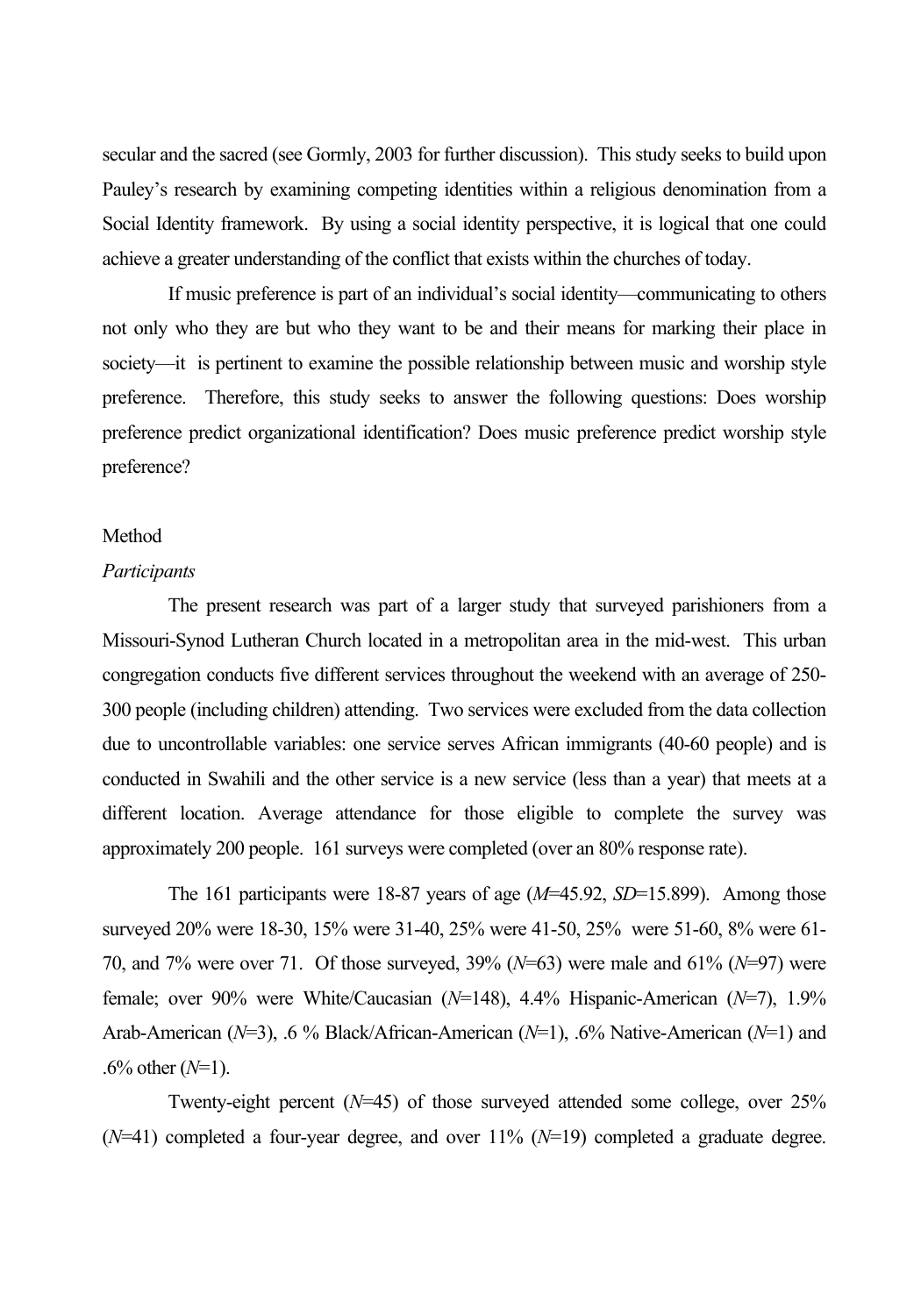Twenty percent (*N*=32) had a highest level of education as high school graduate, and over 5% (*N*=9) did not complete their high school education. Fifty-two percent (*N*=80) of those surveyed have a yearly income of less than \$40,000 and 9.3% (*N*= 15) have a yearly household income of over \$100,000.

#### *Procedures*

Surveys were self-administered and distributed throughout the month of February at various church gatherings such as committee meetings, worship services, social functions, and choir rehearsals until sample goal was reached. The larger survey utilized various scales and consisted of a total of one hundred and three questions that measured identification, self-disclosure, values, religiosity, worship preferences, music preferences, age, race, income, family size, and sex. Participants signed an IRB-approved consent form, which was kept separate from the actual survey. The time to complete the anonymous survey ranged from fifteen to sixty minutes. This article is a portion of the larger study.

#### *Instruments*

*Identification with a psychological group scale (IDPG).* Identification with a psychological group (IDPG) or organization is defined as the perception of shared experiences and shared characteristics of group members. It differs conceptually from the related organizational commitment construct in that IDPG focuses on perceptions rather than affect. This is a self-report survey developed by Mael and Tetrick (1992). In Mael and Tetrick's study, the ten items were found to have a coefficient alpha of .76. They used factor analysis to uncover the underlying structure of the ten items. After rotation two components emerged, a six-item component equivalent to perceived Shared Experiences (IDPG-SE,  $\alpha$  = .81) and a fouritem component equivalent to Shared Characteristics (IDPG-SC,  $\alpha$  = .66). The ten-item scale is used in this study to measure the extent to which worshippers identify with the LCMS.

*Worship preferences.* A fourteen-item measurement was developed for this study that attempted to operationalize worship style differences. Participants were asked to what extent they liked certain components of worship on a scale of 1-9 (1=not at all, 9=very much). Examples of these include questions such as: "I like drums in worship" or "I like responsive readings in worship."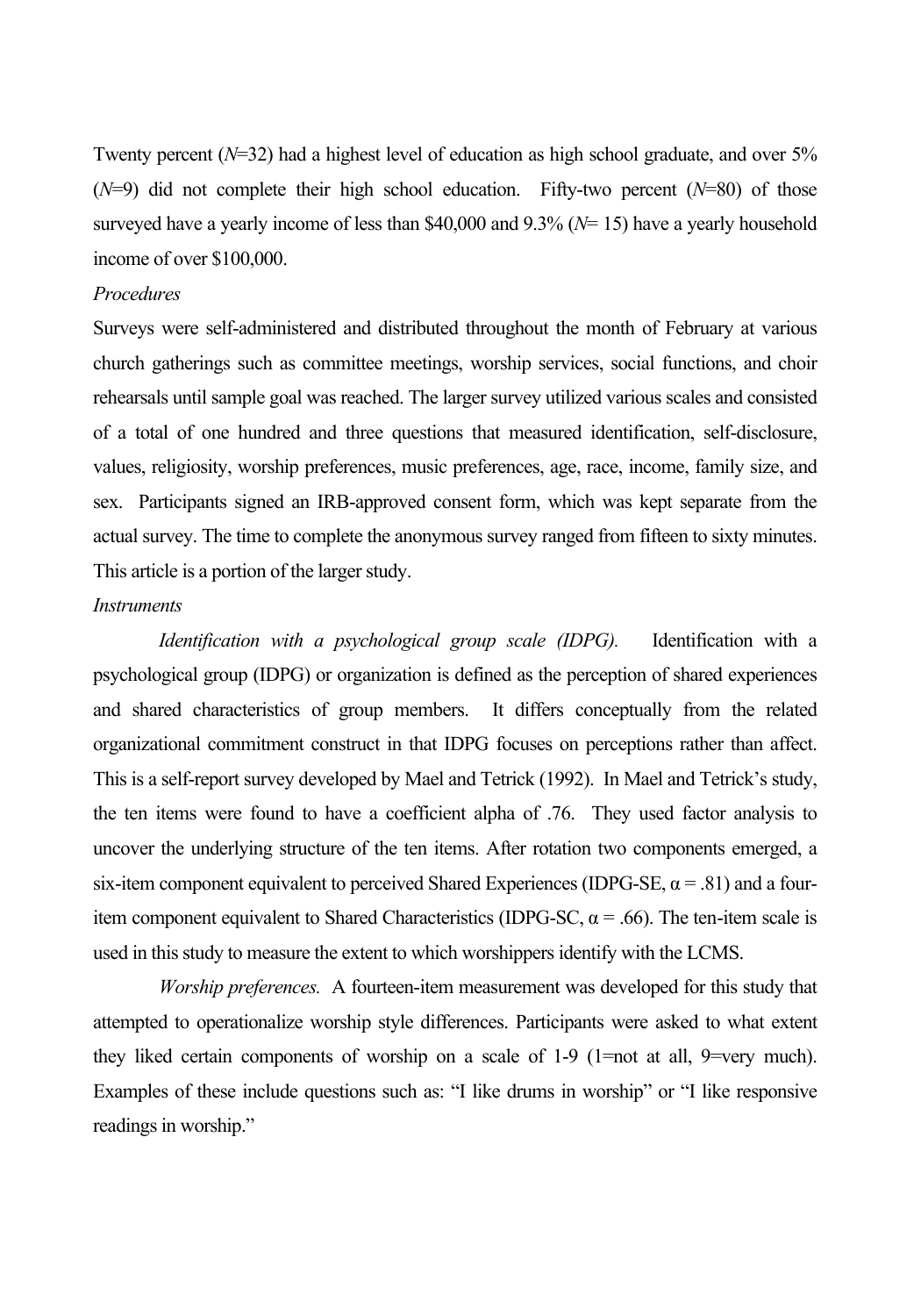*Music preferences.* Although classifications of music are often controversial and can be divided into genres in many different ways (Rubin, West, & Mitchell, 2001; Selfhout, Branje, ter Bogt, & Meeus, 2009) this study divided music into the following eighteen genres: Classic Rock, Folk/Indie, Classical, Jazz, Blues, Rap/HipHop, Country, Pop, Big Band, Punk/Grunge, Alternative, Heavy Metal, Latin, R&B/Soul, Techno/Dance, Opera, World and Ska (World and Ska were not included in the analysis due to excessive missing data). Participants were asked to what extent they liked these genres on a scale of 1-9 (1= not at all, 9=very much).

*Demographic profile.* The questionnaire asked the following demographic information: age, ethnicity, level of education, income, sex, marital status, and family size. Participants were also asked the following four questions regarding church attendance: Which service do you attend? Which service do you prefer? How long have you been attending this church? How long have you been a Lutheran?

#### Results

Traditional and Contemporary worship style have long been recognized as legitimate distinctions for describing differences in worship services, particularly within the Lutheran Church Missouri Synod. These differences are not easy to conceptualize, due to the differences that exist among congregations. This study conceptualized traditional and contemporary worship style based on specific components each service offered in the church chosen for this study. These components were factor analyzed using principle component analysis with Varimax (orthogonal) rotation. The analysis yielded two factors explaining a total of 65.76% of the variance for the entire set of variables. Factor 1 was labeled traditional worship due to the high positive loadings of traditional worship elements practiced in the sample population The first factor explained 37.82% of the variance (see Table 1).

The second factor derived was labeled contemporary worship due to high positive loadings of contemporary worship elements practiced in the sample population. The variance explained by this factor was 27.94% (see Table 1). Rotation converged in three iterations.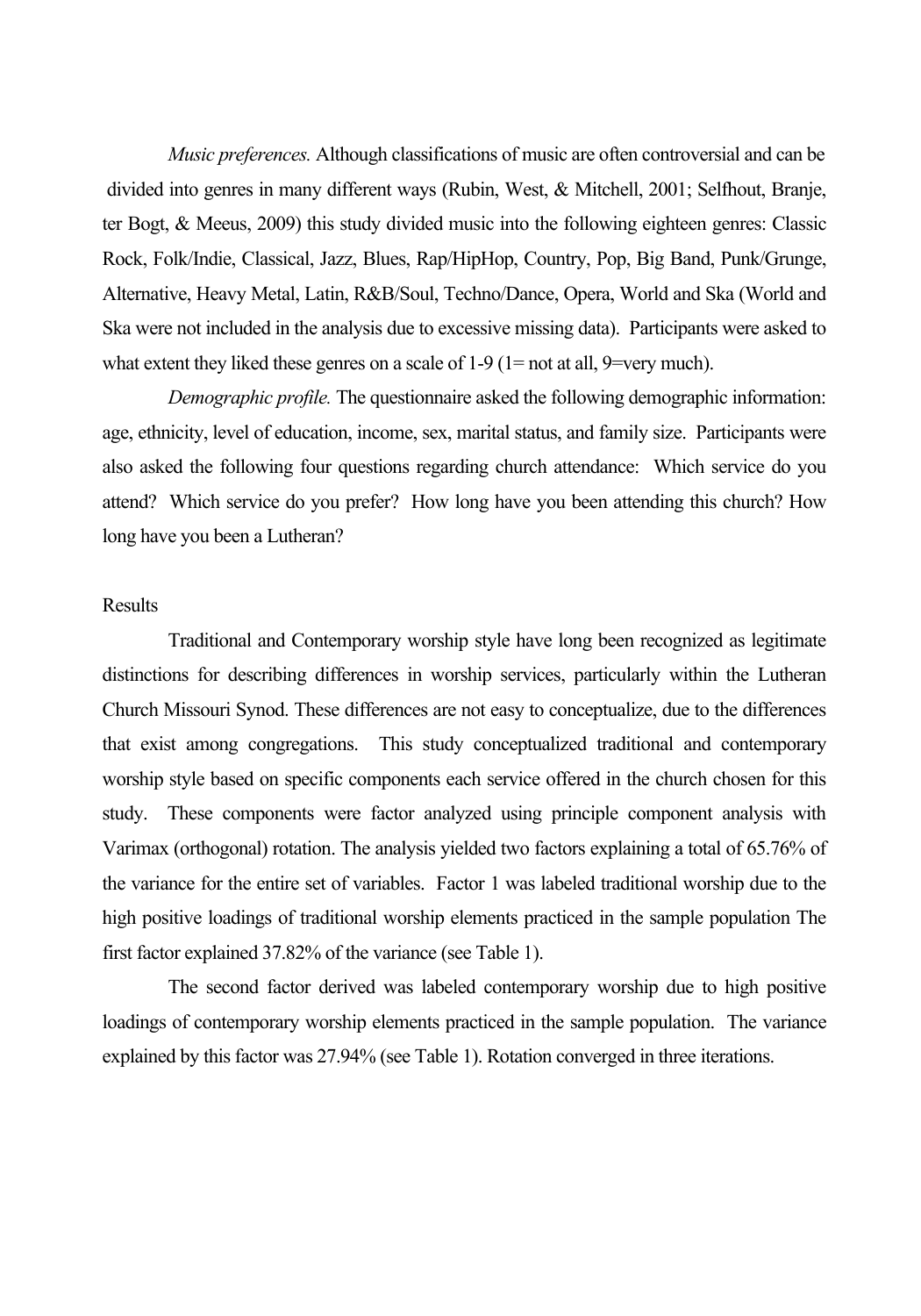|                                                 | Loadings                    |         |           |           |
|-------------------------------------------------|-----------------------------|---------|-----------|-----------|
|                                                 | Factor 1:                   |         | Factor 2: |           |
| Communality                                     | Traditional<br>Contemporary |         |           |           |
| I like to recite the creed in worship           | .818                        | $-.039$ | .670      |           |
| I like the altar paraments to change colors     | .806                        | $-139$  | .668      |           |
| according to the church year                    |                             |         |           |           |
| I like responsive readings in worship           | .803                        |         | $-.020$   | .646      |
| I like formality in worship                     | .775                        |         | $-.407$   | .766      |
| I like to sing from a hymnal or bulletin        | .774                        |         | $-.392$   | .753      |
| I like the pastor to wear a robe during worship | .762                        |         | $-.443$   | .777      |
| I like the pastor to preach from the pulpit     | .725                        |         | $-.405$   | .689      |
| I like to sing the liturgy                      | .716                        |         | $-132$    | .529      |
| I like the organ in worship                     | .560                        |         | $-.343$   | .431      |
| I like drums in worship                         | $-.240$                     |         | .872      | .818      |
| I like a guitar in worship                      | $-119$                      |         | .818      | .684      |
| I like to clap my hands to                      | $-.093$                     |         | .782      | $.620$ to |
| the music when I sing                           |                             |         |           |           |
| I like the words of the songs                   | $-273$                      |         | .757      | .648to    |
| be displayed on a screen                        |                             |         |           |           |
| I like informality in worship                   | $-217$                      |         | .679      | .508      |
| Cronbach's Alpha                                |                             | .926    | .865      |           |
| Eigenvalue                                      |                             | 5.295   | 3.912     |           |
| % of total variance                             |                             | 37.82%  | 27.94%    |           |
| <b>Total Variance</b>                           |                             |         | 65.76%    |           |

# Table 1: Factor Analysis of Worship Elements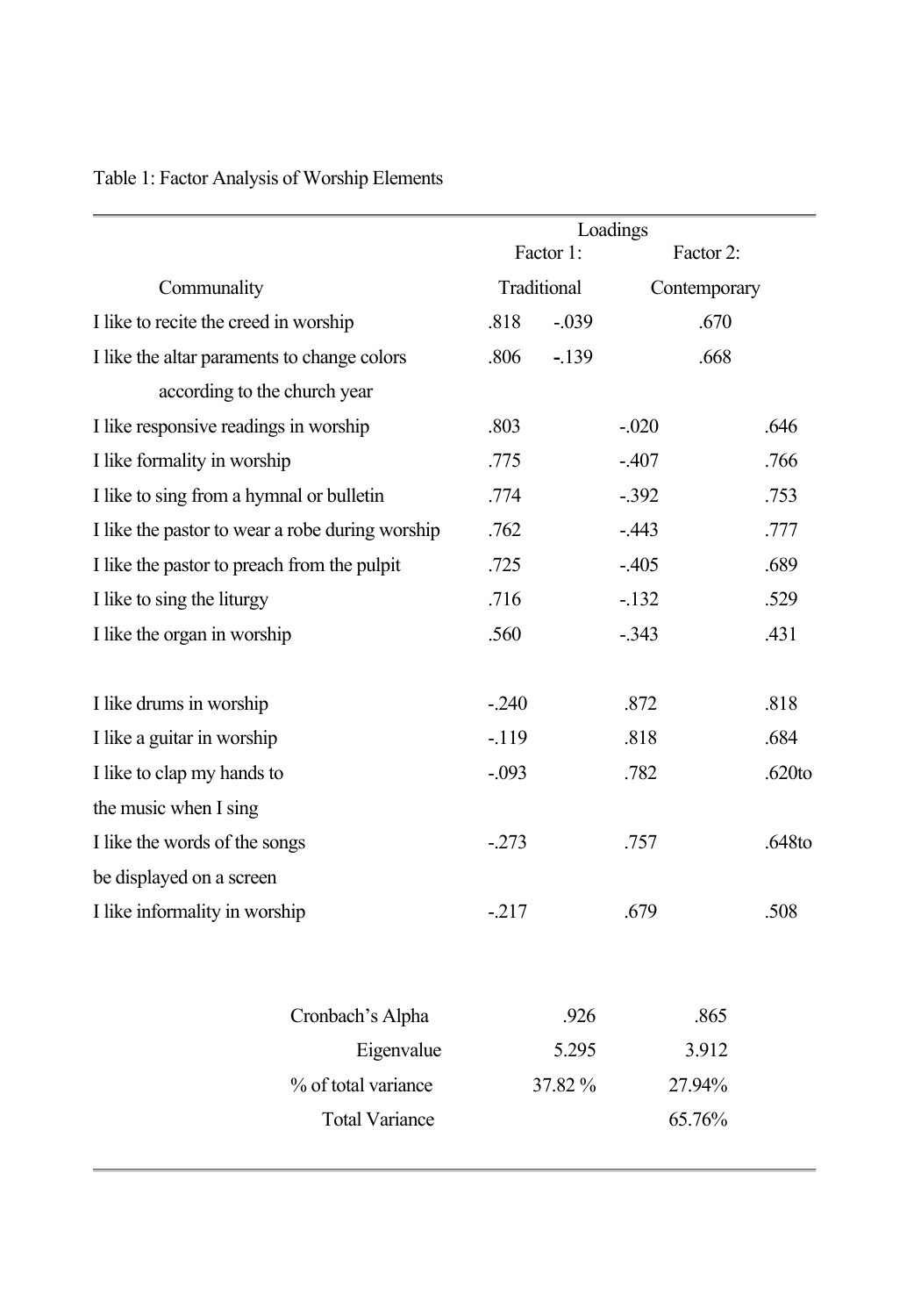The first research question asked: "Does worship preference predict organizational identification?" This question was examined by using the *Identification with a Psychological Group Scale (IDPG)* developed by Mael and Tetrick (1992). In this study the scale's reliability with all ten items included was  $\alpha = .859$ . The scree plot indicated that this was a unidimensional scale, and therefore one scale was created using all ten items. To answer this research question, a multiple regression statistic was utilized using the IDPG scale as the dependent variable and the contemporary and traditional factors as the independent variables.

The multiple regression results showed a significant overall prediction of organizational identity, with 16.5%  $(R^{2} = .165)$ . of the variance explained by the two predictors. The traditional factor significantly and uniquely relates to organizational identity ( $\beta$  = .406<sup>\*\*</sup>) and was also significantly correlated with the dependent variable ( $r = .405$ <sup>\*\*</sup>), both at the .01 level. The contemporary factor was not related significantly to the IDPG. Substantively, the model is shown to be significant. Therefore, the worship elements that one prefers can be used to predict their identification with the Lutheran Church Missouri Synod (LCMS). Those who prefer traditional elements of worship will have a stronger organizational identification with the LCMS. Therefore the answer to this question is, "Yes, worship preference does predict organizational identification."

The second question asked: "Does music preference predict worship style preference?" This question was examined by asking participants to rate how much they liked or disliked various music genres using a scale of  $1-9$  ( $1 =$  not at all,  $9 =$  very much). A logistic regression was used to predict worship style preferences from music preferences using the selfcategorization or forced-choice attendance measure (see Table 2). This model predicts correctly 66.7% of participants as preferring traditional worship and 88.6% of participants as preferring contemporary worship. The model therefore correctly classified 80.4% of the participants. This beyond chance classification is significant, as shown through the Press' Q which is 41.29 ( $p \le$ .001). Therefore, the answer to this question is: "Yes, music preference does predict worship style preference" (see Table 2).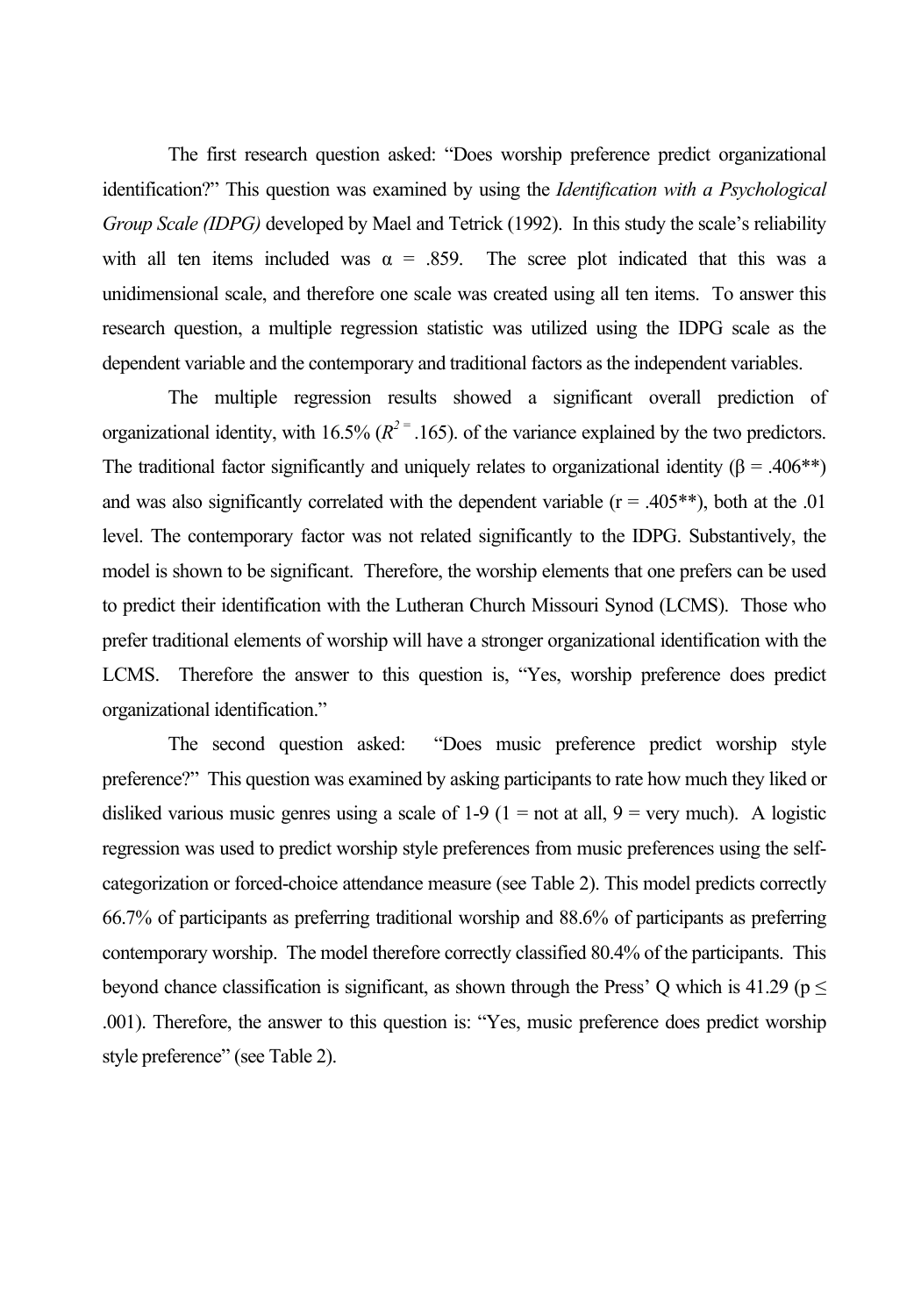| DV: "Which service do you attend most often (0) traditional or (1) contemporary?" |          |       |       |      |        |  |  |
|-----------------------------------------------------------------------------------|----------|-------|-------|------|--------|--|--|
| <b>Independent Variables</b>                                                      | B        | S.E.  | Wald  | Sig. | Exp(B) |  |  |
|                                                                                   |          |       |       |      |        |  |  |
| <b>Block 1</b>                                                                    |          |       |       |      |        |  |  |
| <b>Classic Rock</b>                                                               | .373     | .150  | 6.147 | .013 | 1.452  |  |  |
| Folk/Indie                                                                        | $-.084$  | .121  | .485  | .486 | .919   |  |  |
| Classical                                                                         | $-.151$  | .156  | .938  | .333 | .859   |  |  |
| Jazz                                                                              | $-122$   | .187  | .426  | .514 | .885   |  |  |
| <b>Blues</b>                                                                      | $-155$   | .197  | .343  | .558 | .891   |  |  |
| Rap/HipHop                                                                        | .355     | .141  | 6.298 | .012 | 1.426  |  |  |
| Country                                                                           | .049     | .116  | .176  | .675 | 1.050  |  |  |
| Pop                                                                               | .034     | .160  | .044  | .833 | 1.034  |  |  |
| <b>BigBand</b>                                                                    | .145     | .141  | 1.059 | .303 | 1.156  |  |  |
| Punk/Grunge                                                                       | .054     | .165  | .107  | .744 | 1.056  |  |  |
| Alternative                                                                       | .025     | .157  | .025  | .875 | 1.025  |  |  |
| Heavy Metal                                                                       | .084     | .143  | .348  | .555 | 1.088  |  |  |
| Latin                                                                             | .378     | .163  | 5.405 | .020 | 1.459  |  |  |
| R&B/Soul                                                                          | .098     | .157  | .388  | .533 | 1.103  |  |  |
| Techno/Dance                                                                      | $-314$   | .154  | 4.148 | .042 | .731   |  |  |
| Opera                                                                             | $-187$   | .139  | 1.805 | .179 | .830   |  |  |
| Constant                                                                          | $-2.273$ | 1.490 | 2.327 | .127 | .103   |  |  |

# Table 2: Logistic Regression Predicting Worship Style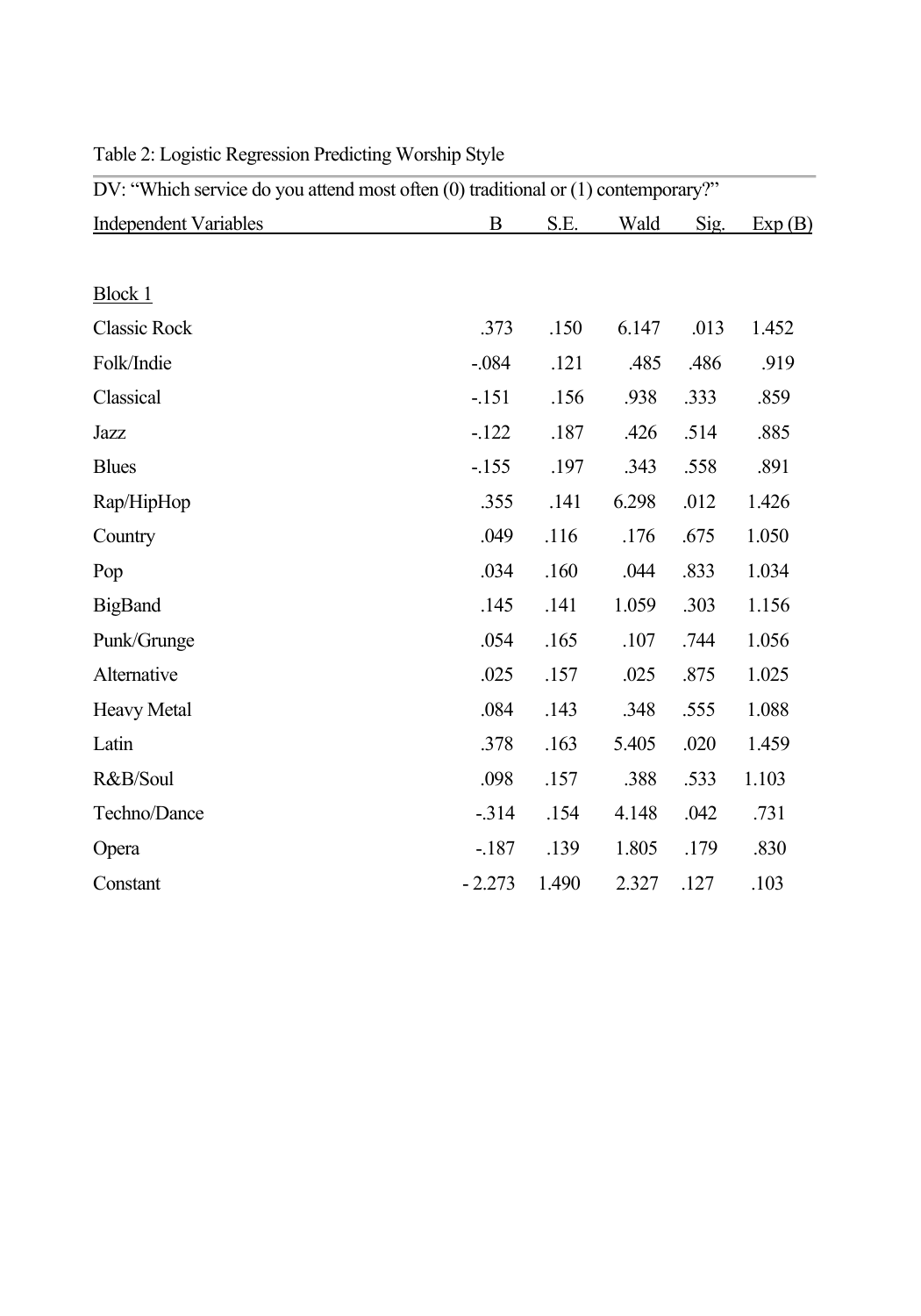| <b>Statistics</b>             |                          |                       |                    |
|-------------------------------|--------------------------|-----------------------|--------------------|
| $-2LL$                        |                          | 107.154               |                    |
| Chi-square                    |                          | 41.037 $df=16$        | Sig. < .001        |
| Cox & Snell R Square          |                          | .307                  |                    |
| Nagelkerke R Square           |                          | .418                  |                    |
|                               | Hosmer and Lemeshow Test | 2.584 $df=8$          | Sig. 958           |
|                               |                          |                       |                    |
| <b>Classification Results</b> |                          |                       |                    |
|                               |                          | Final Predicted Group |                    |
|                               | Traditional              | Contemporary          | Percentage Correct |
|                               |                          |                       |                    |
| Traditional                   | 28(66.7%)                | $4(33.3\%)$           | 66.7%              |
|                               |                          |                       |                    |
| Contemporary                  | $8(11.4\%)$              | 62(88.6%)             | 88.6%              |
|                               |                          |                       |                    |
|                               |                          |                       | 80.4%              |
|                               |                          |                       |                    |

Table 2: Logistic Regression Predicting Worship Style (continued)

Note: *Press'*  $Q = 41.29$ .  $df = 1$ .  $Xcrit^2 = 10.83$ .  $p = .001$ 

In order to control for age, sex, education and income, two multiple regressions were conducted using the traditional and contemporary factors as the DVs. Substantively, the total model is shown to be significant in each case. Therefore the music genres one prefers can be used to predict one's worship style preference, even when controlling for age, sex, education and income (see Table 3).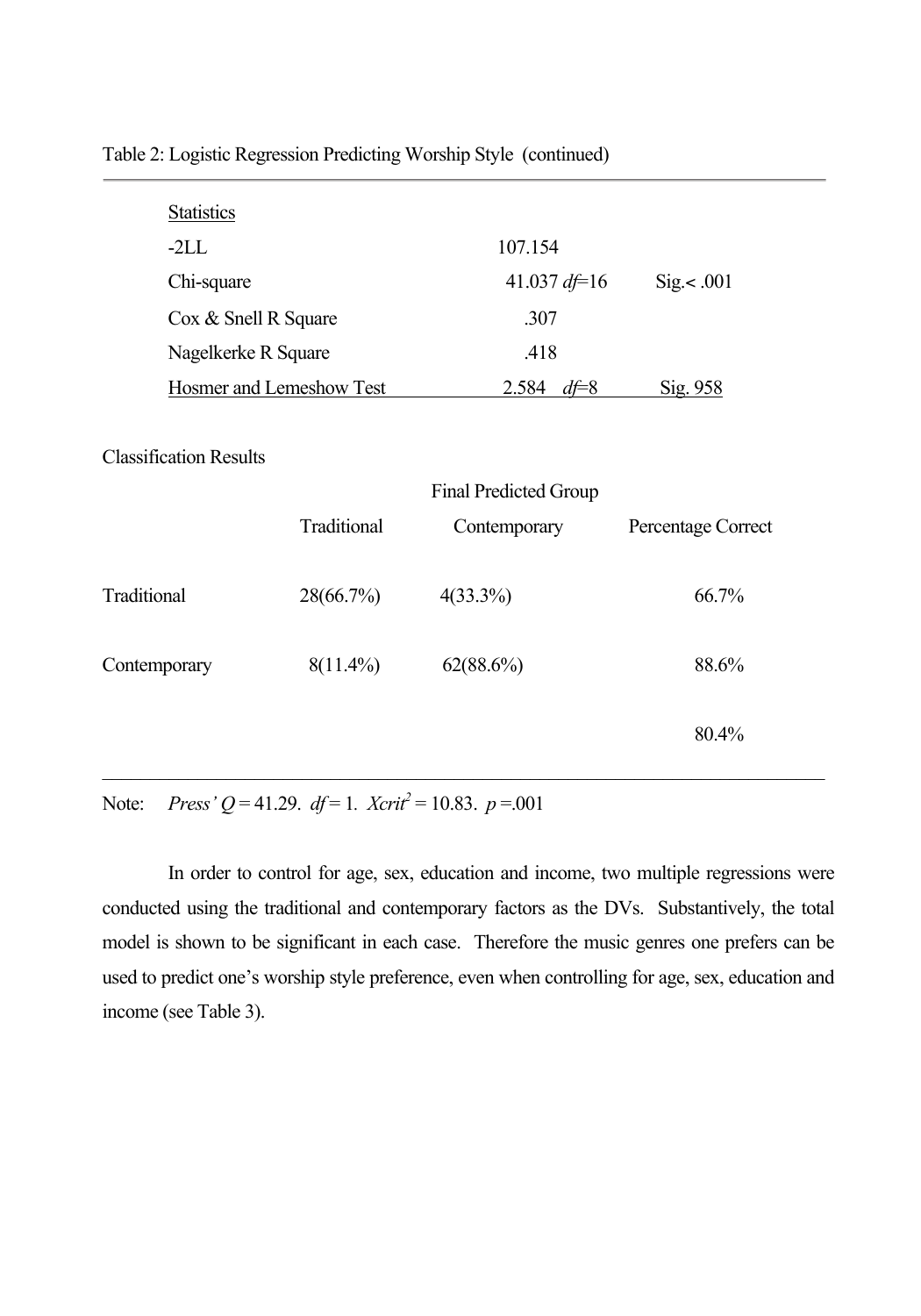|                |                     | <b>Traditional Factor</b> |               |         | Contemporary Factor |               |               |
|----------------|---------------------|---------------------------|---------------|---------|---------------------|---------------|---------------|
| <b>Block</b>   | Variable            | $\boldsymbol{r}$          | Final $\beta$ | $R^2$   | $\mathbf r$         | Final $\beta$ | $R^2$         |
| $\#$           |                     |                           |               | Change  |                     |               | Change        |
| $\mathbf{1}$   | Age                 |                           | .209          | $.093*$ | $-.196*$            | $-.077$       | $.124**$      |
|                |                     | $.304**$                  |               |         |                     |               |               |
|                | Male                | .003                      | $-0.074$      |         | $-.287*$            | $-312*$       |               |
|                |                     |                           |               |         |                     |               |               |
| $\overline{2}$ | Education           | $-0.018$                  | $-0.059$      | .005    | $-.251*$            | $-.082$       | $.083*$       |
|                | Income              | .156                      | .205          |         | $-.337**$           | $-215$        |               |
|                |                     |                           |               |         |                     |               |               |
| $\overline{3}$ | <b>Classic Rock</b> | .027                      | $-.201$       | .289*   | $.272*$             | .295*         | .196 $\alpha$ |
|                | Folk/Indie          | $.270*$                   | .388**        |         | .030                | $-.006$       |               |
|                | Classical           | .229*                     | .054          |         | $-0.012$            | .134          |               |
|                | Jazz                | $.175*$                   | $-0.066$      |         | .052                | .026          |               |
|                | <b>Blues</b>        | $.224*$                   | .071          |         | .083                | .044          |               |
|                | Rap/HipHop          | $-.032$                   | .020          |         | $.277*$             | .090          |               |
|                | Country             | .082                      | $.233*$       |         | $.235*$             | .170          |               |
|                | Pop                 | $-0.049$                  | $-.081$       |         | $.225*$             | .049          |               |
|                | <b>Big Band</b>     | .135                      | $-136$        |         | .051                | $-.033$       |               |
|                | Punk/Grunge         | $-151$                    | $-.141$       |         | .155                | .205          |               |
|                | Alternative         | $-0.049$                  | $-.109$       |         | .024                | $-.222$       |               |
|                | <b>Heavy Metal</b>  | .038                      | $.306*$       |         | .102                | $-.578$       |               |
|                | Latin               | .191                      | $-.055$       |         | $.188*$             | .239          |               |
|                | R&B/Soul            | .101                      | .107          |         | $.220*$             | .072          |               |
|                | Techno/Dance        | .103                      | .146          |         | $.191*$             | .010          |               |
|                | Opera               | 355**                     | .283*         |         | $-.053$             | $-.089$       |               |
|                |                     |                           |               |         |                     |               |               |

Table 3: Prediction of Traditional and Contemporary Factor by Music Preference with Controls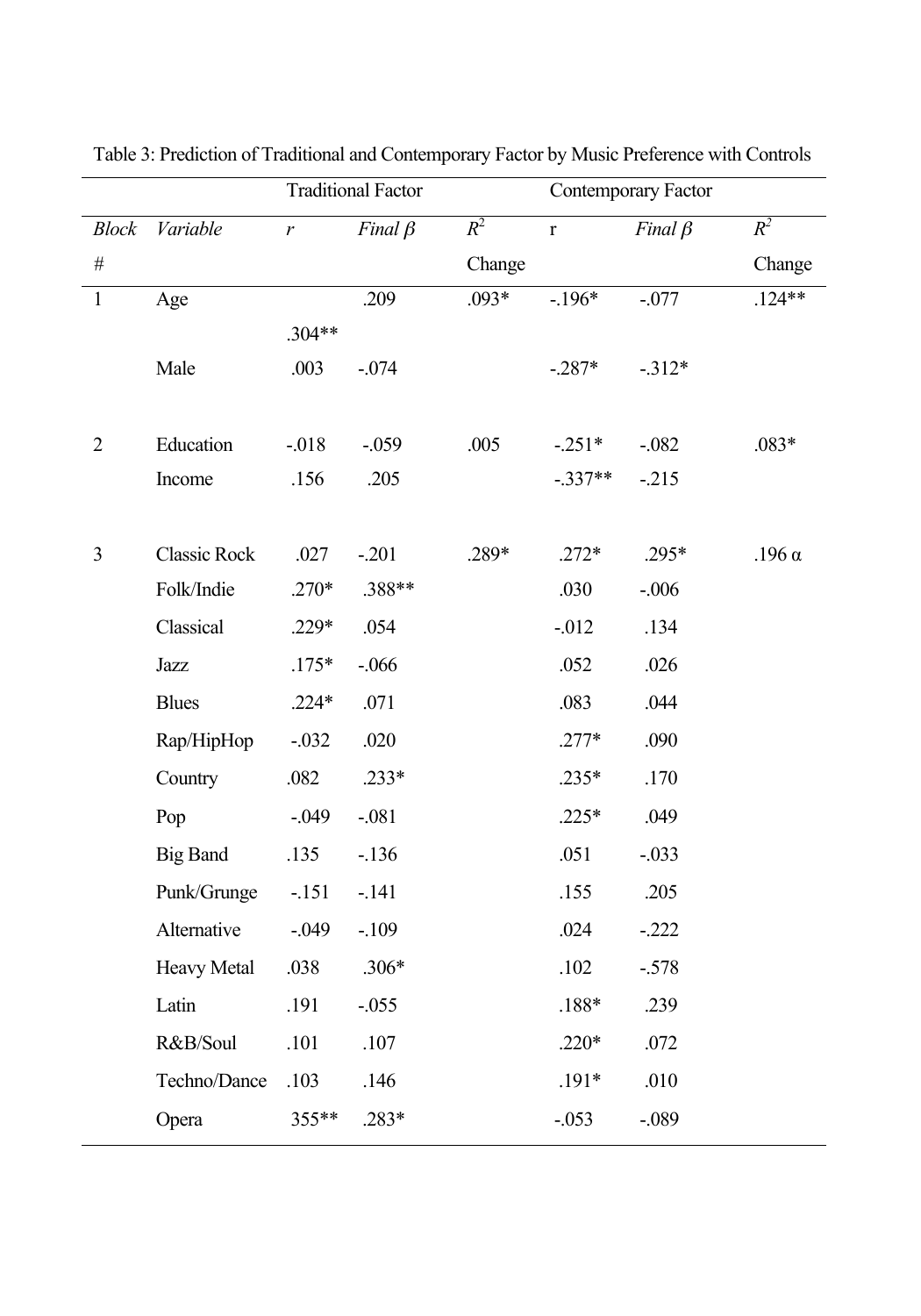| Total | $R^2$    | .387  | $R^2$               | .403 |
|-------|----------|-------|---------------------|------|
|       | Adjusted | .239  | Adjusted $R^2$ .259 |      |
|       | $R^2$    |       |                     |      |
|       | F(20,83) | 2.616 | $F = (20,83)$ 2.796 |      |
|       | P        | .001  | p                   | .001 |

Note: \* *p*<.05. \*\* *p*<.01.

#### **Discussion**

#### *Organizational Identity*

The first research question was interested in whether worship preference predicted organizational identity. There were no significant relationships between organizational identity (which was measured using the IDPG scale) and the contemporary factor. However, results of this study indicated that those who prefer traditional components of worship have a stronger identification with the Lutheran Church Missouri Synod.

These findings support previous research, as Seul (1999) recognized that institutions often use written forms to communicate and preserve their unique identity. The creed, liturgy, responsive readings, and hymnals are all written forms of communication that have been in existence in the traditional Lutheran service since the beginning of the reformation. These core features of identity are resistant to change because they are tied to the history of the organization (Brown & Starkey, 2000; Gioia, Shultz, & Corley, 2000, 2004) and are central, enduring and relatively permanent (Albert & Whetten, 1985).

Organizational identity is prominent whenever members of an organization ask themselves "Who are we?" (Albert & Whetten, 1985). It is the member's collective understanding of what it is that distinguishes their organization from others, those characteristics that they believe to be central and relatively permanent (Albert & Whetten, 1985). Furthermore, according to the theory of "structural inertia" (Hannan & Freeman, 1984), the older an organization, the less likely they are to introduce changes (Chou & Russel, 2006;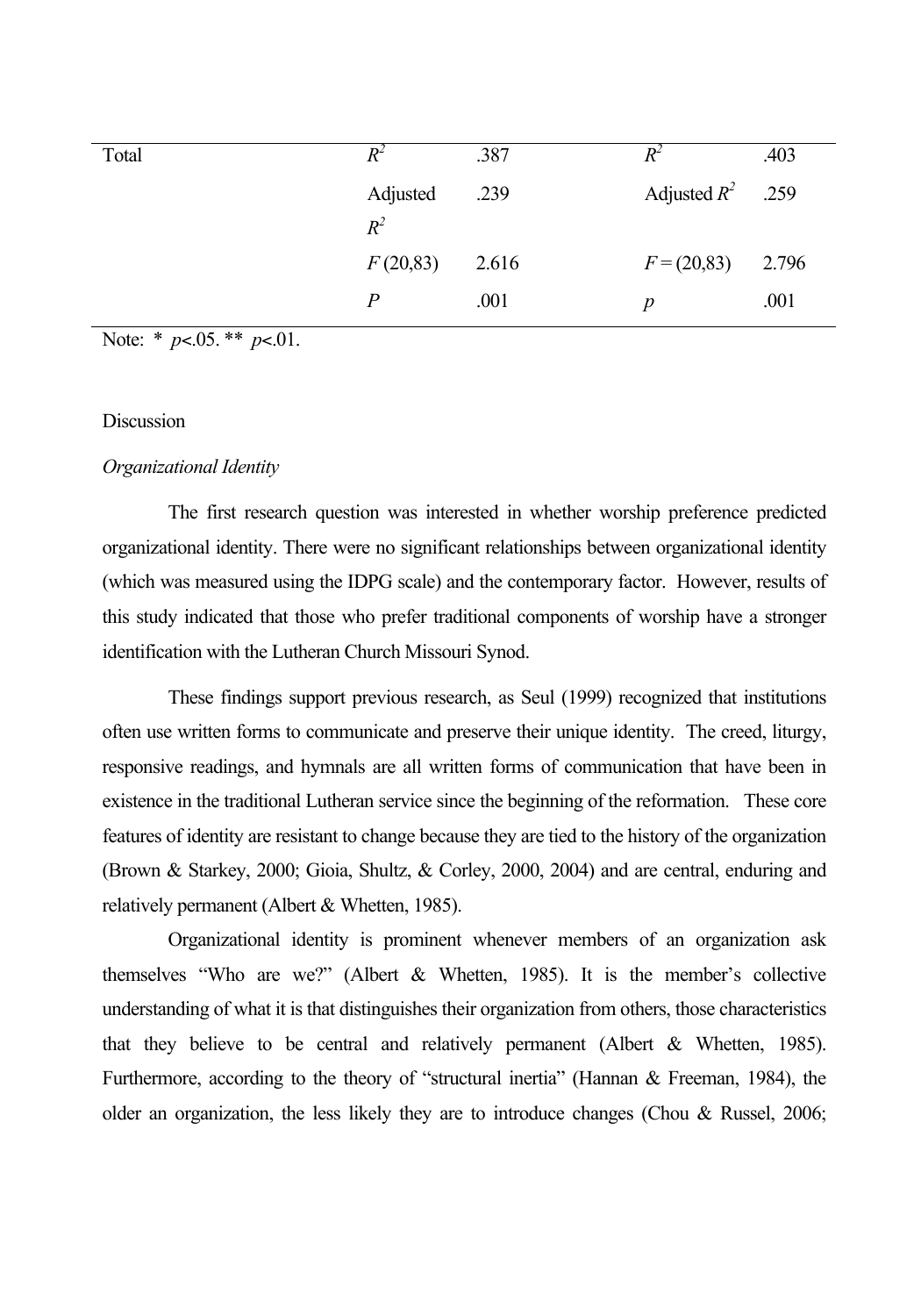Delacroix & Swaminathan, 1991; Kelly & Amburgey, 1991). The Lutheran Church Missouri Synod has been in existence for over a century and during this time period has, for the most part, utilized the liturgy and traditional hymns found within the standard Lutheran hymnals. These services often distinguish Lutherans from other denominations, giving them a since of collective identity.

Fundamental to most theoretical and empirical definitions of organizational identity is that identity consists of features and characteristics that are central, enduring and distinctive (Gioia, Shultz, & Corley, 2004). There are several clear and distinctive differences in the two worship styles. For example, the permanence of the organ, hymnals and pulpit are in stark contrast to the temporal, ever-changing components found in the contemporary style of worship.

 In a contemporary worship service, instruments are portable, the accompaniment is ever changing and words to the songs are projected on a screen for the moment, and then lost. New songs are constantly being written and old songs are frequently rearranged. Perhaps the symbolism found in the variability of the contemporary worship service and the predictability of the traditional worship service is a representation of organizational identity. The components of a contemporary worship service are temporal, always changing, and lived in the moment, whereas the components of a traditional worship service are permanent, constant, and resistant to change.

 A positive relationship between *organizational identity* and the question: *How long have you been attending this church?* (.151<sup>\*</sup>) suggests that those who have been attending Trinity for a longer period of time have a stronger identification with the LCMS. This is supported by organizational identity research that found when an organization adds new members who are not tied to the history of the organization they have different ideas about what is central, enduring and distinctive (Gioia, Shultz, & Corley, 2004).

It is interesting to note, however, no significant relationship exists between the length of time an individual has been a Lutheran and their identification with the LCMS. Perhaps this is explained by the broader term "Lutheran", which encompasses all synods and the more narrow term "LCMS." That is, those who identify themselves as Lutheran have not categorized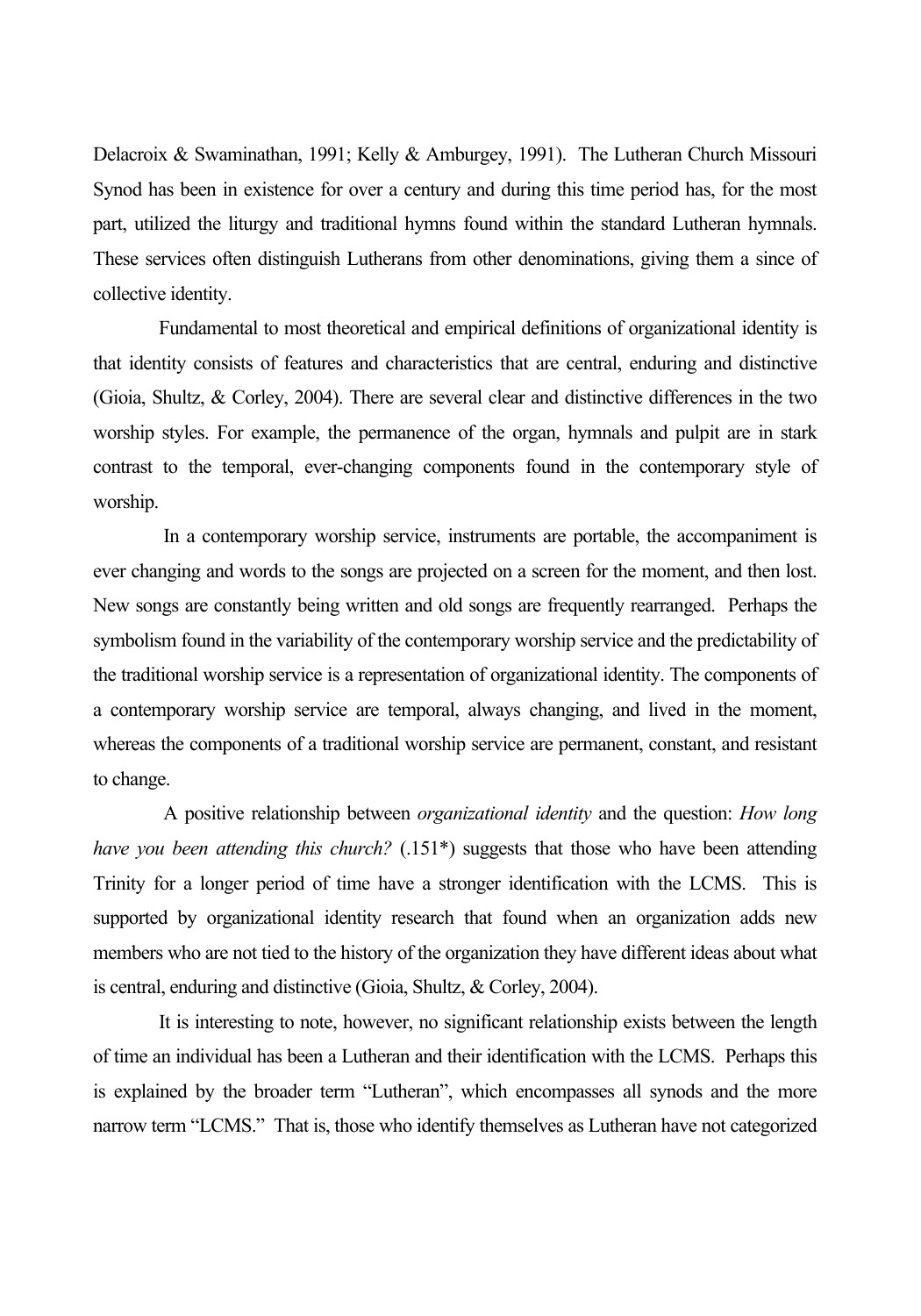themselves as belonging to the group of LCMS Lutherans. Again, this can be explained by the SIT term, *social categorization* (Ellemers, et.al., 2003) which is conceptualized as the recognition individuals have of belonging to one group and not the other.

The implications at the organizational level suggest that as the Lutheran Church Missouri Synod continues to grow and change, newer members may identify to a lesser degree with the organization. Moreover, differing views about what is central, distinctive and enduring creates multiple identities, which will allow the organization to adapt more readily to change (Pratt & Foreman, 2000a). Perhaps, as an organization develops multiple identities, the differences that exist between groups are lessened, which, according to Social Identity Theory, results in less conflict (Herriot, 2007). However, if the dominant identity (traditional) does not adapt to the changing environment and other possible forms of worship, conflict will continue to erupt.

 This is not implying that those who enjoy traditional worship must change their worship style, however, adaptation and acceptance of other possibilities will help reduce the conflict. Likewise, concentrating on superordinate goals will also help to reduce conflict (Sherif, 1958). This is accomplished because superordinate goals are not unique to only one group within an organization but to all of the groups within the organization, which helps members develop a unified vision and a distinct social identity. The specific church in this case study frequently gathers together members from both services and develops superordinate goals that focus on the larger mission of *Trinity Lutheran Church*. At the same time, Trinity also highlights specific ministries within the church, creating multiple identities that allow the organization to adapt to change.

#### *Worship Style and Music Preference*

 The second research question investigated whether music preference predicted worship style preference. Analysis indicated that there is a positive relationship between music preference and worship style preference. The more one prefers contemporary components of worship the more they prefer the genres of *Classic Rock, Rap/HipHop, Country, Pop, Latin, R&B/Soul* and *Techno/Dance.* All of these music genres include drums, guitar, and informality,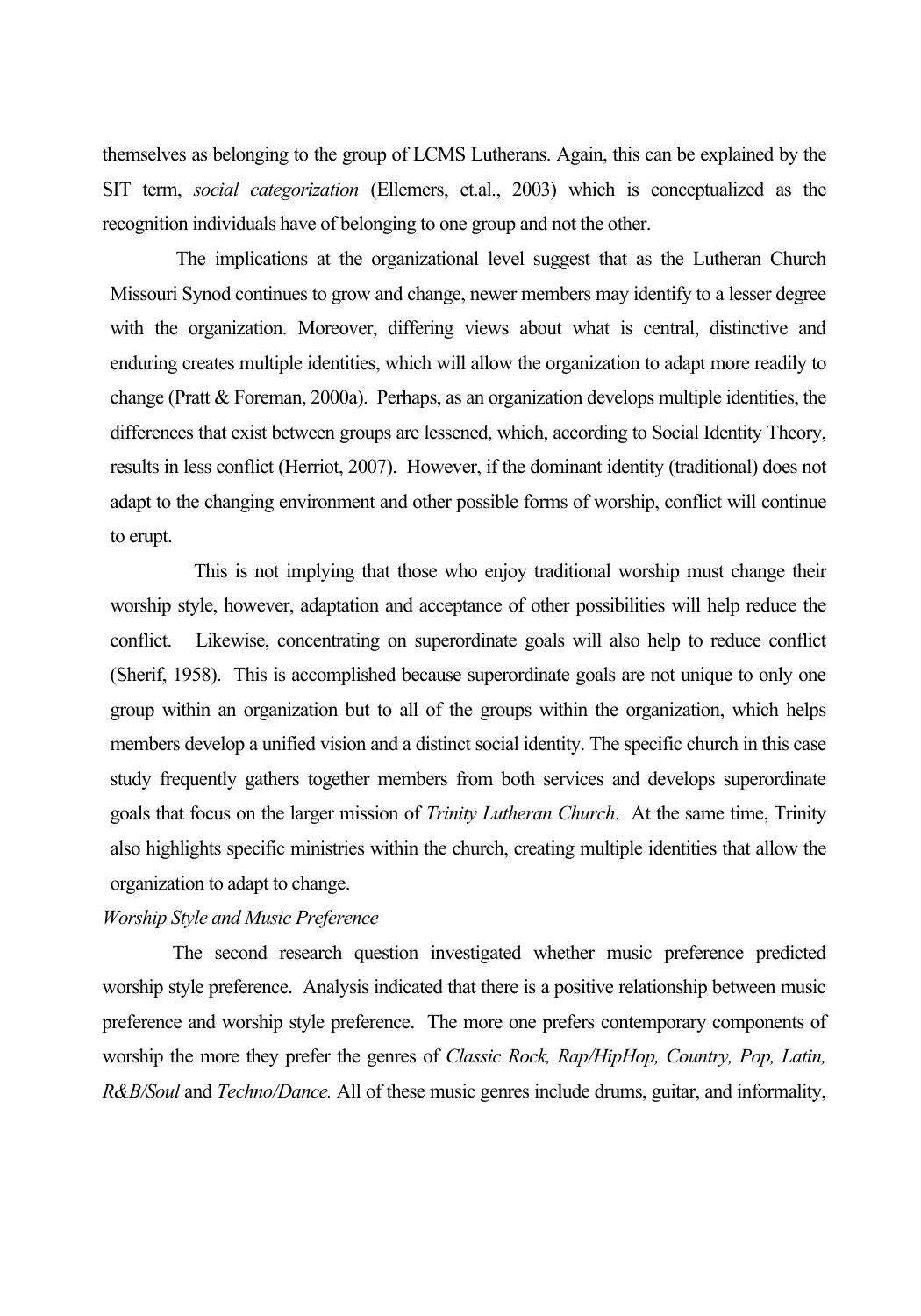which were all components of the contemporary worship factor; therefore this relationship is not surprising.

Conversely*,* the more one prefers traditional components of worship the more they prefer the genres of *Folk/Indie, Classical, Jazz, Blues* and *Opera*. Research indicates that Opera and Classical music appeals to older, well-educated individuals with higher income levels (Keaney & Oskala, 2007). It is interesting to note that these genres do not contain heavy drums, which are often the last instrument to be accepted into a traditional church setting and the most recognizable instrument in popular music (Hunt, 2007). In fact, it is doubtful that if one were to sample different radio stations, one would be able to find a popular song that does not contain drums. Further investigation of the data, revealed that drums had a strong negative relationship with every component of the traditional worship factor.

Since research shows that Opera and Classical music appeal to a certain demographic (Keaney & Oskala, 2007), this study investigated age, sex, income and education in order to further examine worship and music preference. Results indicated that those who prefer traditional worship are older, better educated, and have higher income levels than those who prefer contemporary worship. These findings indicate that demographics are an important factor in worship style as expected, but that music preference still largely influences an individual's worship style choice.

Generations have often used music as a vehicle for expressing their identity primarily because music has the ability to transcend social boundaries, express cultural meaning, and amplify message content that oftentimes block communication (Chafee, 1985). Perhaps this occurs because music is able to offer a sense of group cohesiveness (Cavicchi, 1998; Eyerman, 2002), which allows an individual to feel they are a part of a group (Tajfel, 1972). This has several implications for the church.

First, knowing what genres of music one prefers enables those in leadership to design effective worship services that will cross social boundaries and offer a sense of community as well as amplify the content of the message. For this reason, when churches are considering worship music they must consider the current memberships' music preference as well as the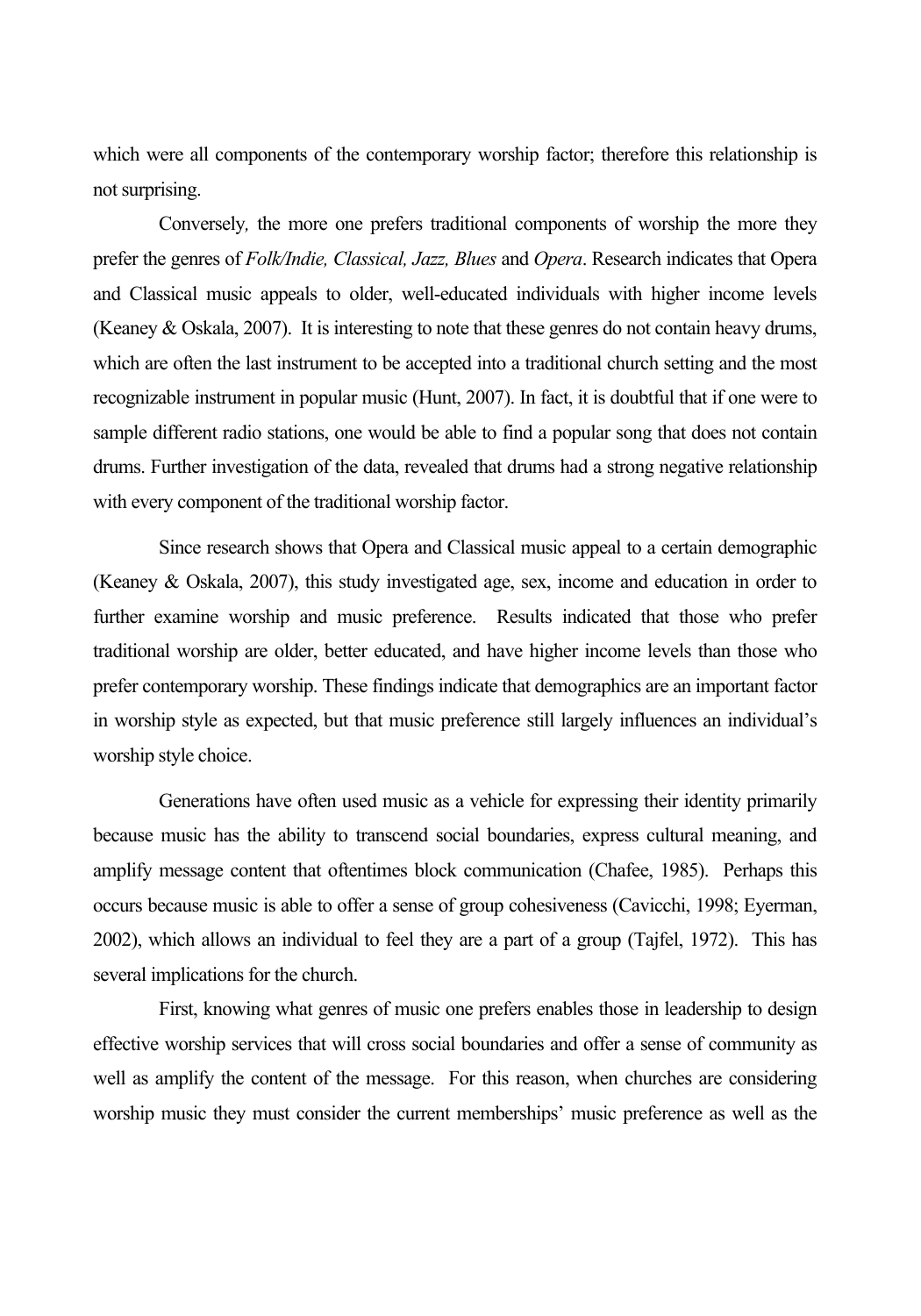music preferences of those they are trying to reach. Furthermore, one must take into consideration that younger, less educated, individuals in lower income brackets appear to prefer a contemporary worship style. Therefore it is important, not only from an outreach perspective, but from a financial perspective, that rather than dismantle particular styles of worship it would make sense to add additional forms of worship that incorporate a variety of musical genres.

*Social comparison*, the second social psychological process in Social Identity Theory, provides theoretical support for these findings. When people determine the value of groups and individuals by comparing them on various dimensions (Ellemers, et al., 2003), it produces a competitive dynamic that encourages group members to enhance their group status. Tajfel and Turner (1986) found that when a group's positive identity is challenged or impeded by an outgroup, conflict would often ensue. Further research has shown that if one perceives the group to be threatened, then one's social identity and self-esteem is threatened, causing fear, which leads to conflict (Herriot, 2007). Thus, as parishioners understand that their preferred music is not only accepted, but also valued, they feel more secure which increases their self-esteem and reinforces their social identity. As a result, the conflict that often results (Ellemers, et al., 2003) from this musical comparison may lessen.

#### Limitations

The present study has several limitations. First, it focuses on a single church and the relatively small total size of the sample may have limited some statistical analysis. However, it provides a template on which to build and model future studies. Although this study examined organizational identity within the Lutheran Church Missouri Synod, other levels of organizational identity could have yielded different results. The study could have examined the organizational identity of the individual church (Trinity Lutheran), the larger denomination "Lutheran" (not LCMS), and the religion (Christian).

A further limitation is an inevitable outcome of exploratory research. Because previous research conceptualizing contemporary and traditional worship was limited, the study represents a promising, but cautious exploration of these concepts that could perhaps benefit from further development. A content analysis could investigate different worship services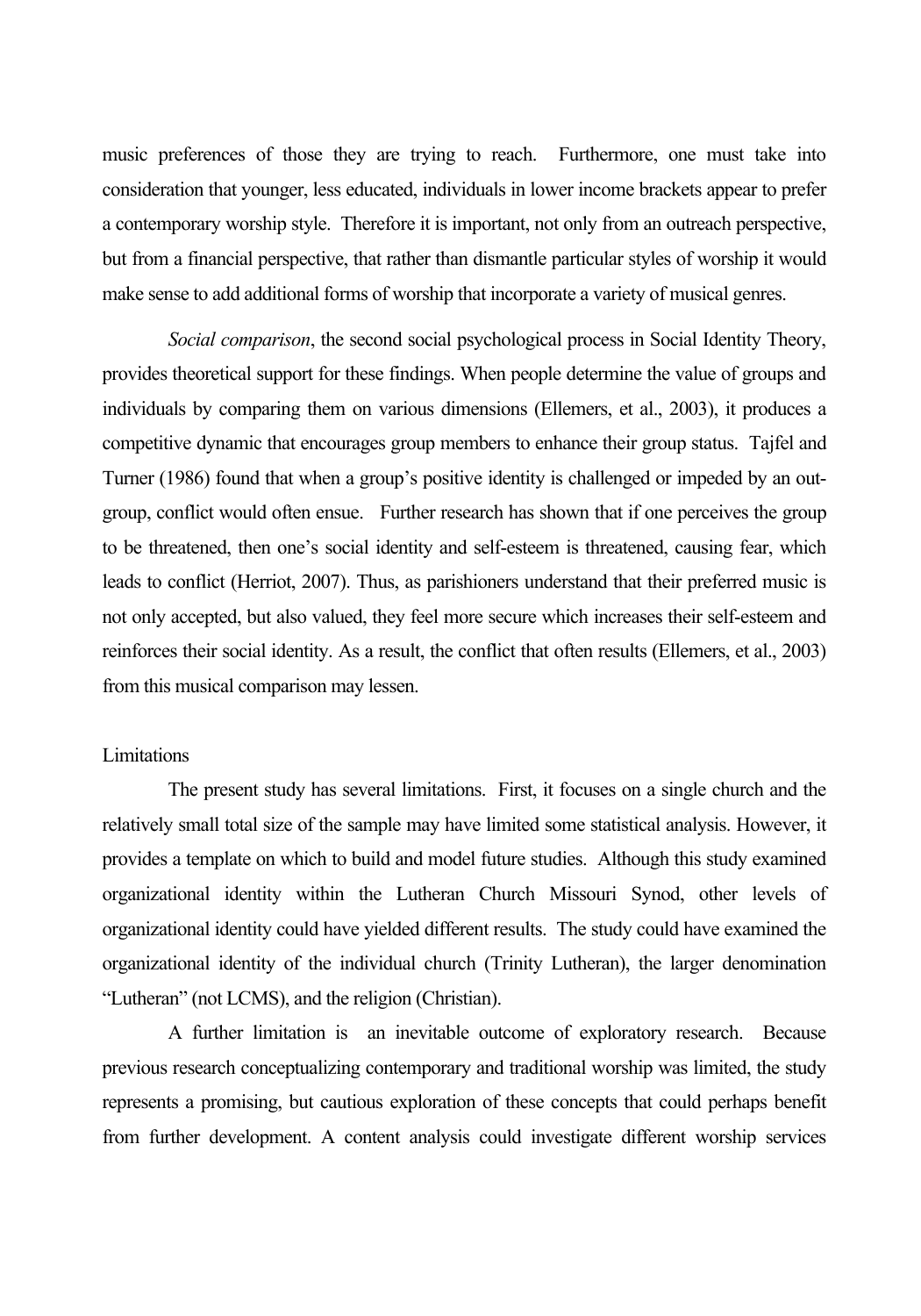across a wide variety of churches in order to solidify the meaning of Traditional and Contemporary Styles of worship. Further development of worship components could prove to be valuable, extending the understanding of the role of worship music as a form of communication and a representation of organizational identification. For example, *I like guitar in worship* could be separated into different types of guitar (i.e., electric, classical, rhythm). This could be repeated for various worship components.

Additionally, this study could be replicated with different churches and populations. The results could be analyzed and compared to this research. It would be enlightening to note the differences between urban and suburban Lutheran churches as well as inter-denominational differences. In addition, surveying churches that offered one worship style as opposed to churches that offered several worship styles would offer a unique perspective.

Different methodologies could be employed in order to measure or explore the issue of Social Identity within the context of a worshipping community. It is possible that, because the survey was conducted in the church, individuals' answers reflected their social identity as a Lutheran. Experiments could be conducted to further investigate this possibility.

#### **Conclusion**

This study explored worship style, music and social identity from a communication perspective. In order to do this, a number of variables were examined. Results indicated that Lutherans who prefer traditional worship components identify more strongly with the Lutheran Church Missouri Synod (LCMS). Moreover, music preference strongly predicts worship style preference.

Lull (1985) understood that music was not only a form of communication but that music was communication, able to express various socio-cultural norms and beliefs. This research was interested in music as communication. Music genres provide a common ground to share culture, enabling us to communicate who we are and what we believe. The findings of this study indicate that music preferences provide insight into how one identifies with the church and the implications for church leadership. There are clear distinctions between those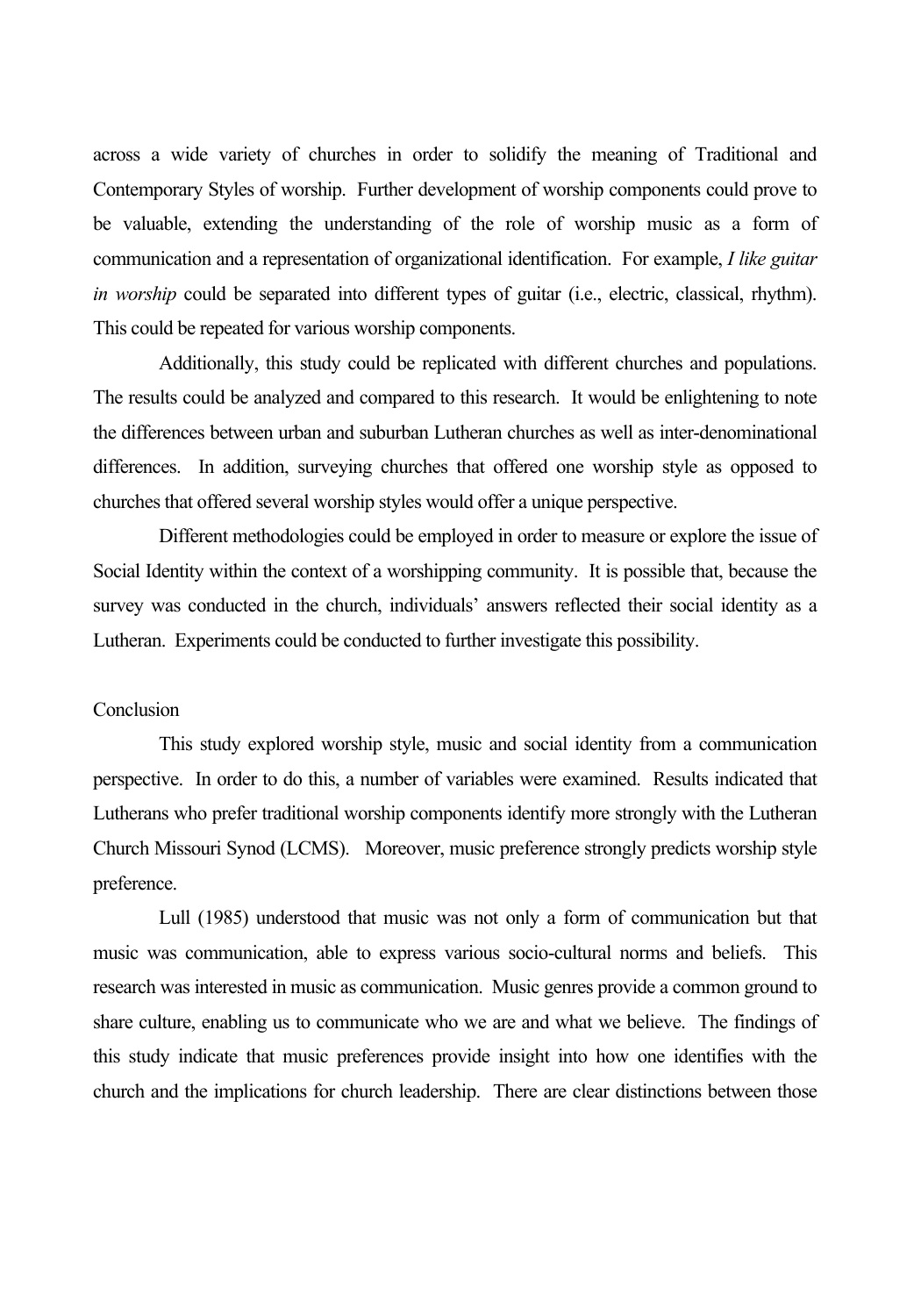who prefer contemporary or traditional styles of worship and their music preferences. Therefore, music must be given adequate attention in the church.

Of particular interest to church leaders, from a Social Identity perspective is to reduce and alleviate the conflict over music by creating superordinate goals (Sherif, 1958). Rather than concentrating on music style, it would be advantageous to concentrate on the common goal of the organization and use different music genres to accomplish that goal. Furthermore, as churches develop a greater understanding of the variables that contribute to identity and worship style preference, they can more effectively communicate to their parishioners, their community, their city and their world.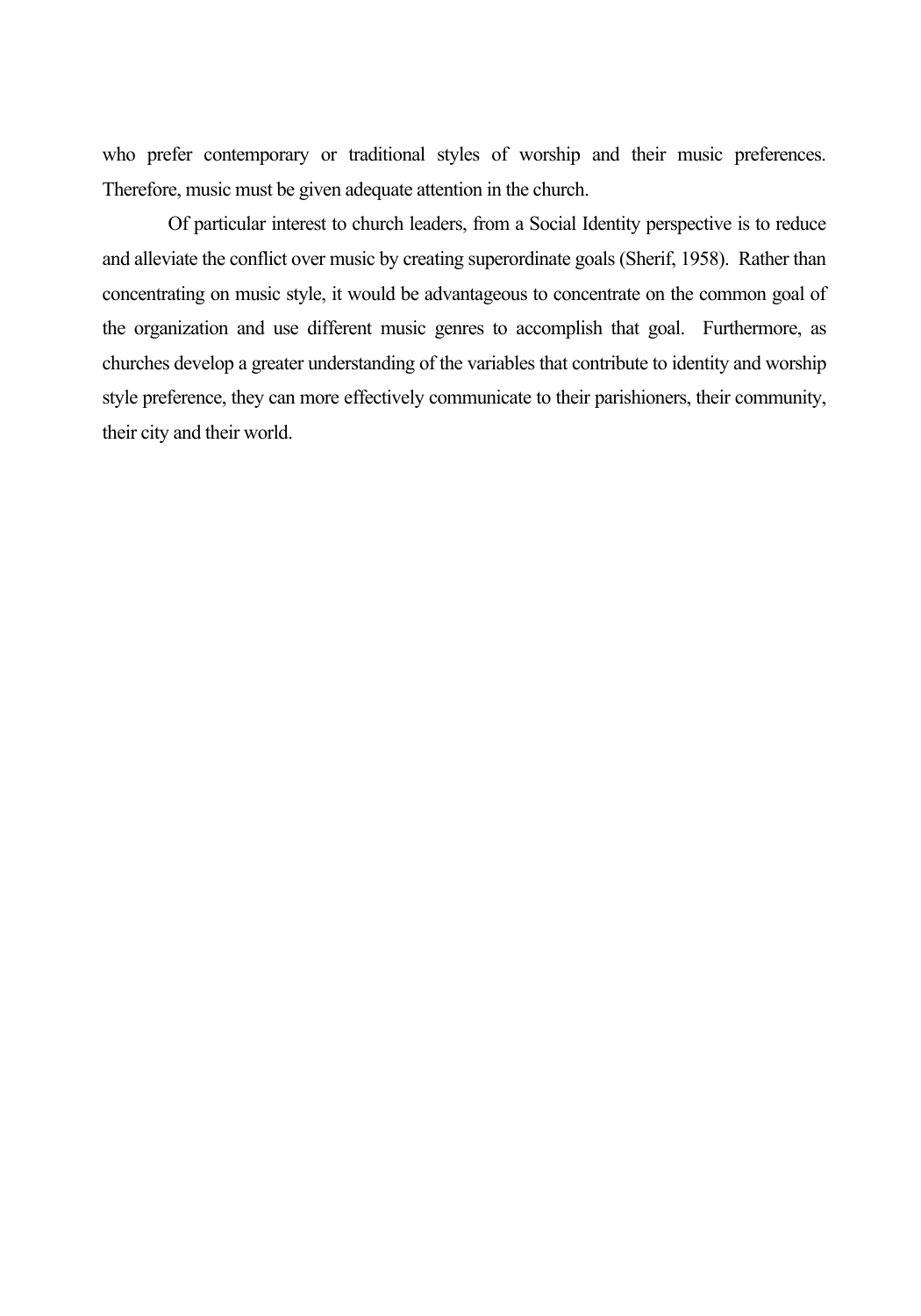#### **Works Cited**

- Albert, S., & Whetten, D. A. (1985). Organizational identity. In B. M. Staw & L. L. Cummings (Eds.), *Research in organizational behavior* (pp. 263-295). Greenwich, CT: JAI.
- Ashforth, B. E., & Mael, F. (1989). Social identity theory and the organization. *Academy of Management Review, 14,* 20-39.
- Avery, R. (1979). Adolescents' use of the mass media. *American Behavioral Scientist, 23*, 53-70.
- Bainton, R. (1950). *Here I stand: A life of Martin Luther.* New York: Abingdon-Cokesbury Press.
- Bakagiannis, S., & Tarrant, M. (2006). Can music bring people together? Effects of shared musical preference on intergroup bias in adolescence. *Scandinavian Journal of Psychology, 47,* 129-136.
- Becker, P. E., Ellingson, S. J., Flory, R. W., Griswold, W., Kniss, F., & Nelson, T. (1993). Straining at the tie that binds: Congregational conflict in the 1980s. *Review of Religious Research, 34,* 193-209.
- Becker, P. (1998). Congregational models and conflict: A study of how institutions shape organizational process. In N. J. Demerath, P. D. Hall, T. Schmitt & R. Williams (Eds.), *Sacred companies: Organizational aspects of religion and religious aspects of organizations* (pp. 231- 255). New York: Oxford University Press.
- Booth, M. W. (1976). The art of words in songs. *Quarterly Journal of Speech, 62,* 242-249.
- Brand, E. L. (2003). Singing the church's texts. *Liturgy, 18,* 29-32.
- Brickson, S. (2000). The impact of identity orientation on individual and organizational outcomes in demographically diverse settings. *Academy of Management Review*, *25* (1), 82- 101.
- Brown, A. D., & Starkey, K. (2000). Organizational identity and learning: A psychodynamic perspective. *Academy of Management Review, 25* (1), 102-120.
- Chaffee, S. H. (1985). Popular music and communication research: An editorial epilogue. *Communication Research, 12*, 413-424.
- Chesebro, J. W., Fougler, D. A., Nachman, J. E., & Yannelli, A. (1985) Popular music as a mode of communication, 1955-1982. *Critical Studies in Mass Communication, 2,*  115-135.
- Chou, H. G., & Russell, R. (2006). The effects of organizational characteristics on the adoption of the contemporary worship style among Taiwanese congregations. *Review of Religious Research, 48* (1), 33-49.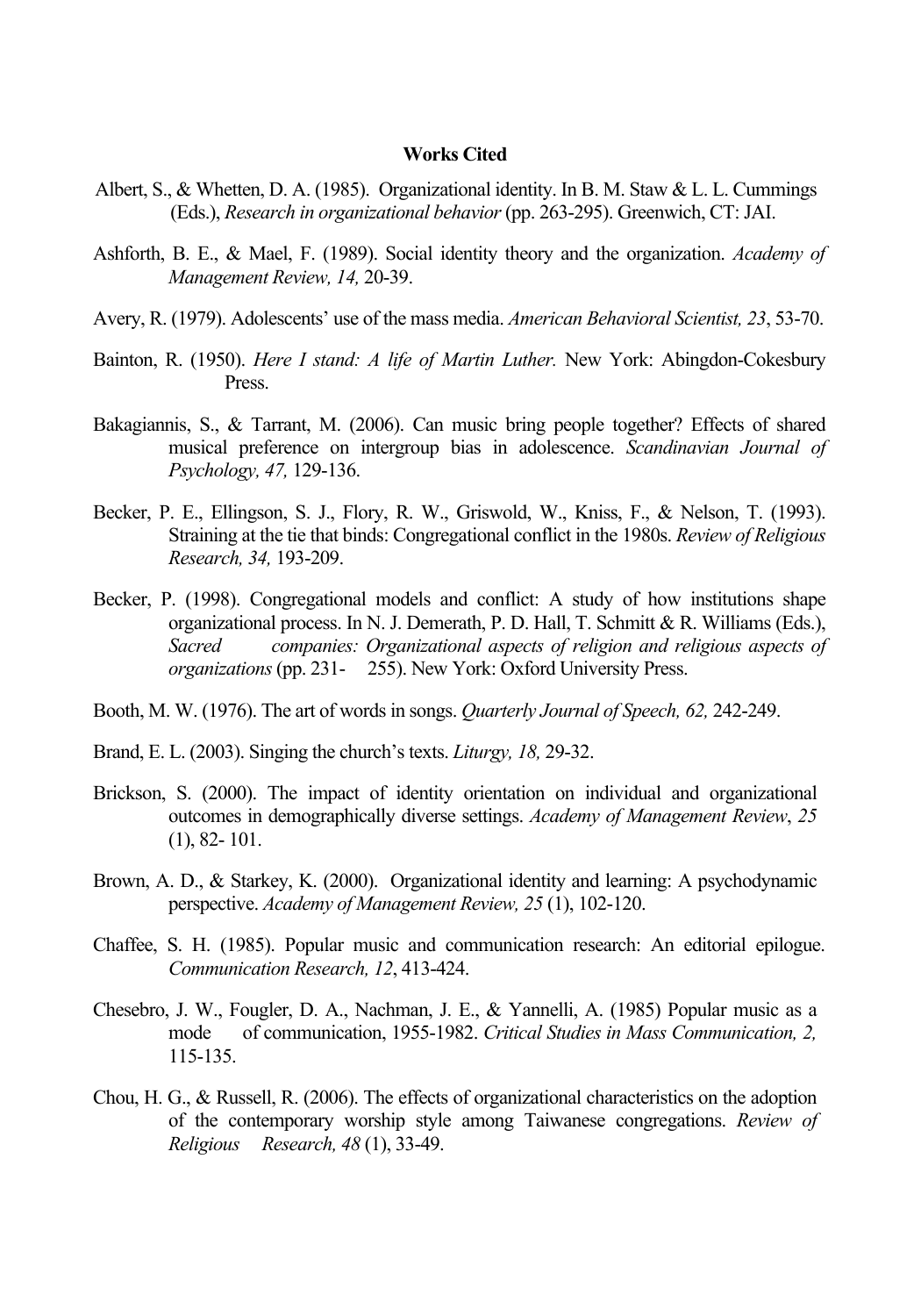Clair, J. A., Beatty, J. E., & Maclean, T. L. (2005). Out of sight but not out of mind: Managing

social identities in the workplace. *Academy of Management Review, 30* (1), 78-95.

- Dawn, M. J. (1995). *Reaching out without dumbing down: A theology of worship for this urgent time.* Grand Rapids, MI: William B. Eerdmans Publishing Co.
- Delacroix, J., & Swaminathan, A. (1991). Cosmetic, speculative, and adaptive organizational change in the wine industry: A longitudinal study. *Administrative Science Quarterly, 36,* 631-661.
- Dolfsma, W. (1999). The consumption of music and the expression of values: A social economic explanation for the advent of pop music. *American Journal of Economics and Sociology, 58*, 1019-1046.
- Dunaway, D. K. (1987). Music as political communication in the United States. In J. Lull (Ed.), *Popular music and communication* (pp. 2-52). Newbury Park, CA: Sage Publications, Inc.
- Ellemers, N., Haslam, S. A., Platow, M. J., & Van Knippernberg, S. A. (2003). In S. A. Haslam, D. Van Knippenberg, M. J. Platow & N. Ellemers (Eds.), *Social identity at work* (pp. 3-26). New York, NY: Psychology Press, LTD.
- Eyerman, R. (2002). Music in movement: Cultural politics and old and new social movements. *Qualitative Sociology, 25*(3), 443-458.
- Eyerman, R., & Jamison, A. (1995). Social movements and cultural transformation: Popular music in the 1960s. *Media, Culture, and Society, 17,* 449-468.
- Eyerman, R., & Jamison, A. (1998). *Music and social movements: Mobilizing traditions in the twentieth century*. Cambridge: Cambridge University Press.
- Fox, W. S., & Williams, J. D. (1974). Political orientation and music preferences among college students. *The Public Opinion Quarterly*, *38*, 352-371.
- Frith, S. (1981). *Sound effects: Youth, leisure and the politics of rock 'n' roll.* New York: Pantheon Books.
- Frith, S. (1987a). The industrialization of popular music. In J.Lull (Ed.), *Popular music and communication* (pp. 2-52). Newbury Park, CA: Sage Publications, Inc.
- Frith, S. (1987b). Towards an aesthetics of popular music. In R. Leppert & S. McClary (Eds.), *Music and society: The politics of composition, performance and reception* (pp.133- 150). Cambridge: Cambridge, UP.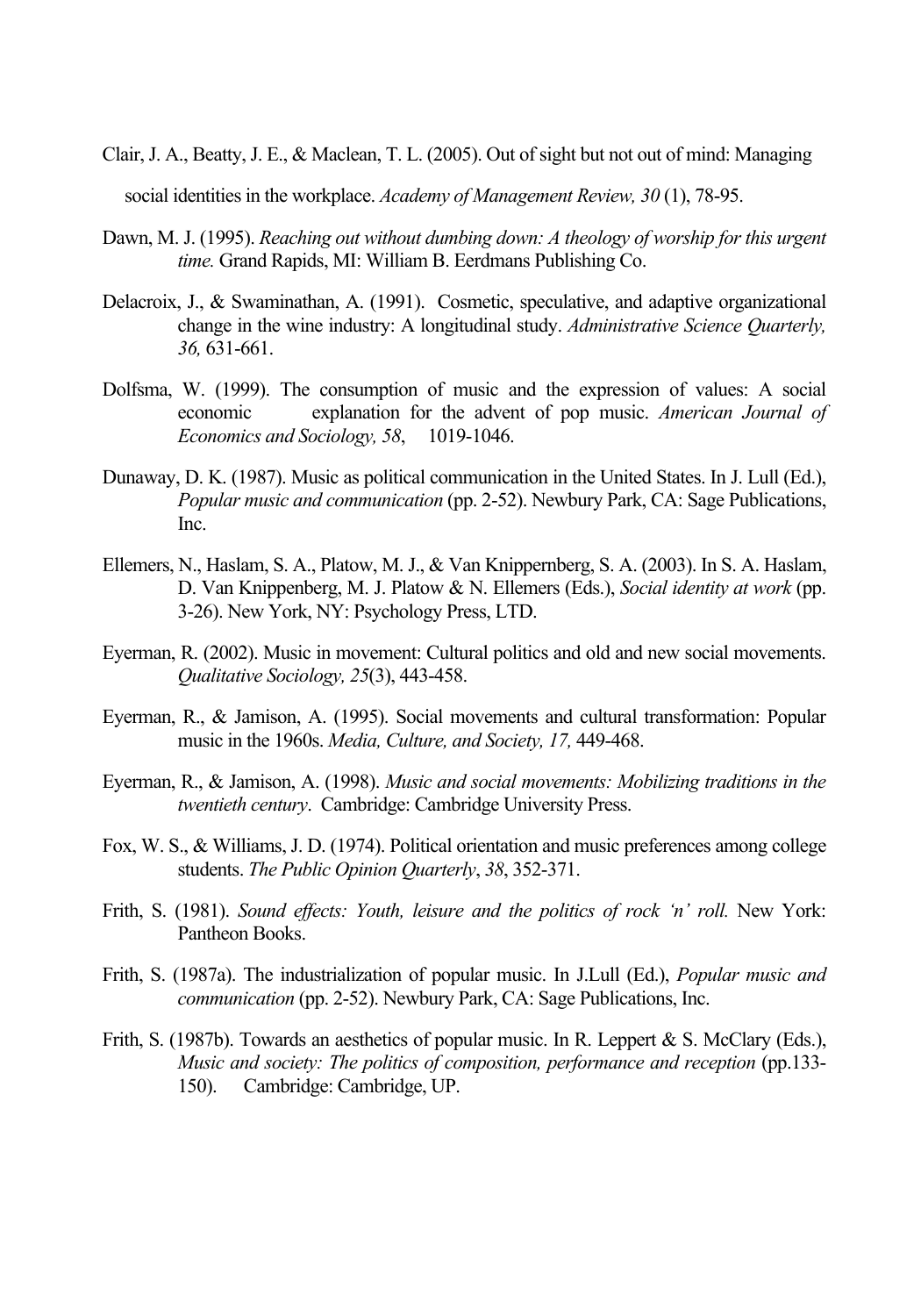- Gill, M. (1990). The music of Amy Grant: A new wrapping for a timeless message. *The Journal of Communication and Religion, 13*(1), 12-24.
- Gioia, D. A., Shultz, M., & Corley, K. G. (2000). Where do we go from here? *Academy of Management Review*, *25*(1), 145-147.
- Gioia, D. A., Shultz, M., & Corley, K. G. (2004). Organizational identity, image, and adaptive instability. In M. J. Hatch & M. Schultz (Eds.), *Organizational identity* (pp. 349-376). New York: Oxford University Press.
- Gonzales, A., & Makay, J. J. (1983). Rhetorical ascription and the gospel according to Dylan. *Quarterly Journal of Speech, 69,* 1-14.
- Gormly, E. (2003). Evangelizing through appropriation: Toward a cultural theory on the growth of contemporary Christian music. *Journal of Media and Religion, 2*(4), 251-265.
- Hamilton, M. S. (1999). The triumph of the praise songs: How guitars beat out the organ in the worship wars. *Christianity Today, 43*(8), 28-34.
- Hamm, C. (1983). *Music in the new world.* New York: W.W. Norton.
- Hannan M., & Freeman, J. (1984). Structural inertia and organizational change. *American Sociological Review, 49,* 149-164.
- Hatch, M. J., & Schultz, M. (Eds.). (2004). *Organizational identity.* New York: Oxford University Press.
- Herl, J. (2004). *Worship wars in early Lutheranism: Choir, congregation, and three centuries of conflict.* New York: Oxford University Press.
- Herriot, P. (2007). *Religious fundamentalism and social identity.* New York: Routledge.
- Hoekema, D. (1994). Church unplugged. *The Christian Century, 111,* 668-669
- Hogg, M. A., Terry, D. J., & White, K. M. (1995). A tale of two theories: A critical comparison identity theory with social identity theory. *Social Psychological Quarterly, 58,* 255- 269.
- Hunt, J. (2007). *Introducing contemporary worship into a traditional church*. Retrieved on December 4, 2007 from: *http://joshhunt.com/contemp.html*.
- Irvine, J. R., & Fitzpatrick, W. G. (1972). The musical form in rhetorical exchange: Theoretical considerations. *Quarterly Journal of Speech, 58,* 272-284.
- Julian, J. W., Bishop, D. W., & Fiedler, F. E. (1966). Quasi-therapeutic effects of intergroup competition. *Journal of Personality and Social Psychology, 3,* 321-327*.*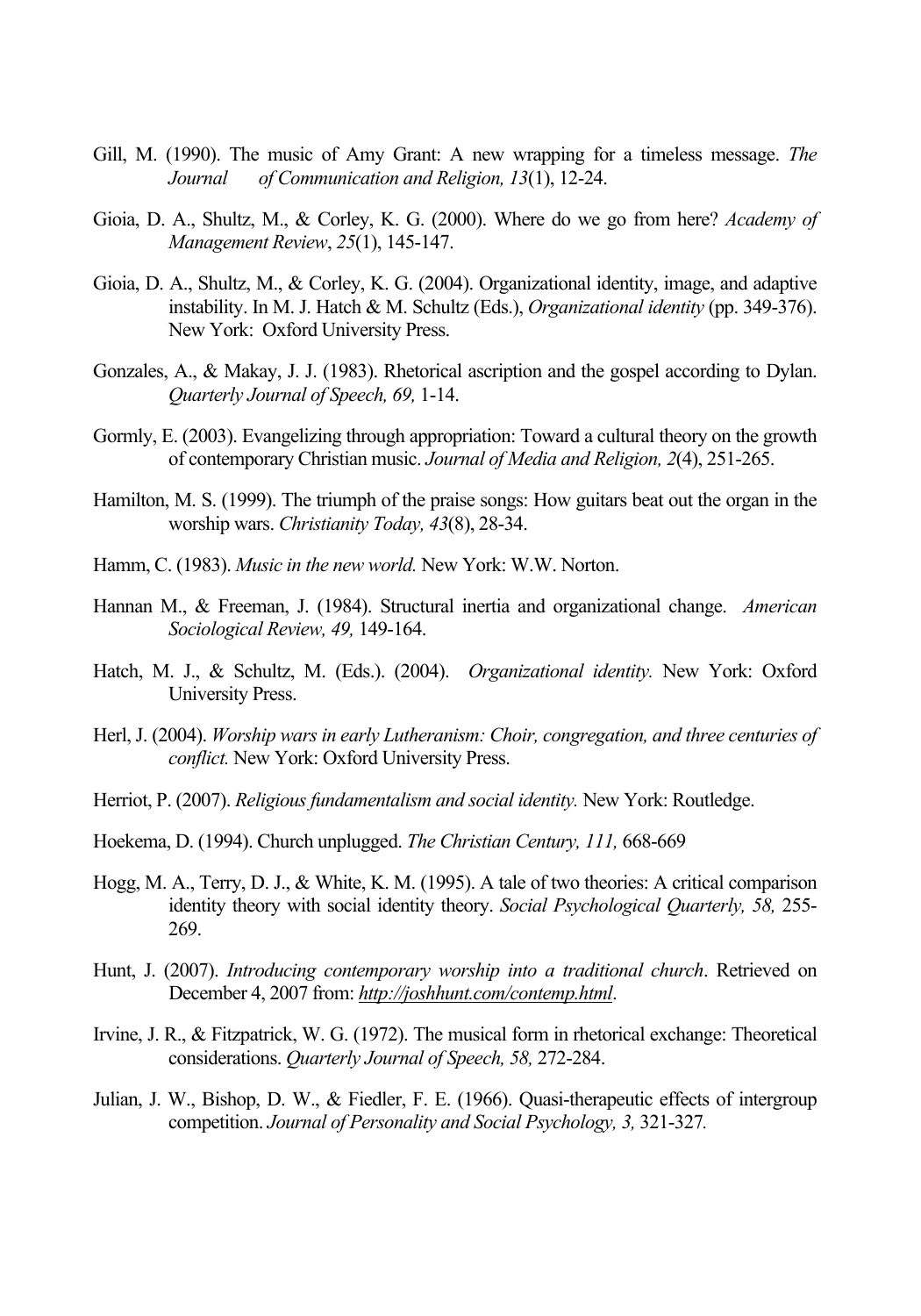- Keaney, E., & Oskala, A. (2007). The golden age of the arts? Taking part survey findings on older people and the arts. *Cultural Trends, 16*(4), 323-355.
- Kelly, D., & Amburgey, T. L. (1991). Organizational inertia and momentum: A dynamic model of strategic change. *Academy of Management Journal, 24*, 689-713.
- Knupp, R. E. (1981). A time for every purpose under heaven: Rhetorical dimensions of protest music. *Southern Speech Communication Journal, 46,* 377-389.
- Lull, J. (1985). On the communicative properties of music. *Communication Research, 12*, 363- 372.
- MacDonald, R., Hargreaves, D., & Miell, D. (Eds.). (2002). *Musical identities.* Oxford, NY: Oxford University Press.
- Mael, F. A., & Tetrick, L. E. (1992). Identifying organizational identification. *Educational and Psychological Measurement, 52*, 813-825.
- Marcia, J. (1966). Development and validation of ego-identity status. *Journal of Personality and Social Psychology, 3*, 551-558.
- Marini, S. A. (2003). *Sacred song in America, religion, music and public culture.* Urbana, IL: University of Illinois Press.
- Meng-Jinn C., Miller, B. A., Grube, J. W., & Waiters, E. D. (2006). Music*,* substance use, and aggression. *Journal for Studies on Alcohol*, *67*(3), 373-381.
- Meyers, R. A. (2003). Renewing the language of worship. *Liturgy, 18,* 17-23*.*
- Newman, B., & Newman, P. (1988). Differences between childhood and adulthood: The identity watershed. *Adolescence, 23*, 551-557.
- Noll, M. (2007). The gospel truth. *Christian History & Biography*, *95,* 18.
- North, A. C., & Hargreaves, D. J. (1999). Music and adolescent identity. *Music Education Research*, *1,* 75-92.
- North, A. C., Hargreaves, D. J., & O'Neill, S. A. (2000). The importance of music to adolescents. *British Journal of Educational Psychology, 70,* 255-272.
- Oakes, P., & Turner, J. C. (1986). Distinctiveness and the salience of social category memberships: Is there an automatic perceptual bias toward novelty? *European Journal of Social Psychology, 16,* 325-344.
- Pauley, J. L. II. (2005). Jesus in a Chevy? The rhetoric of boundary-work in contemporary Christian music. *Journal of Communication and Religion, 28,* 71-98.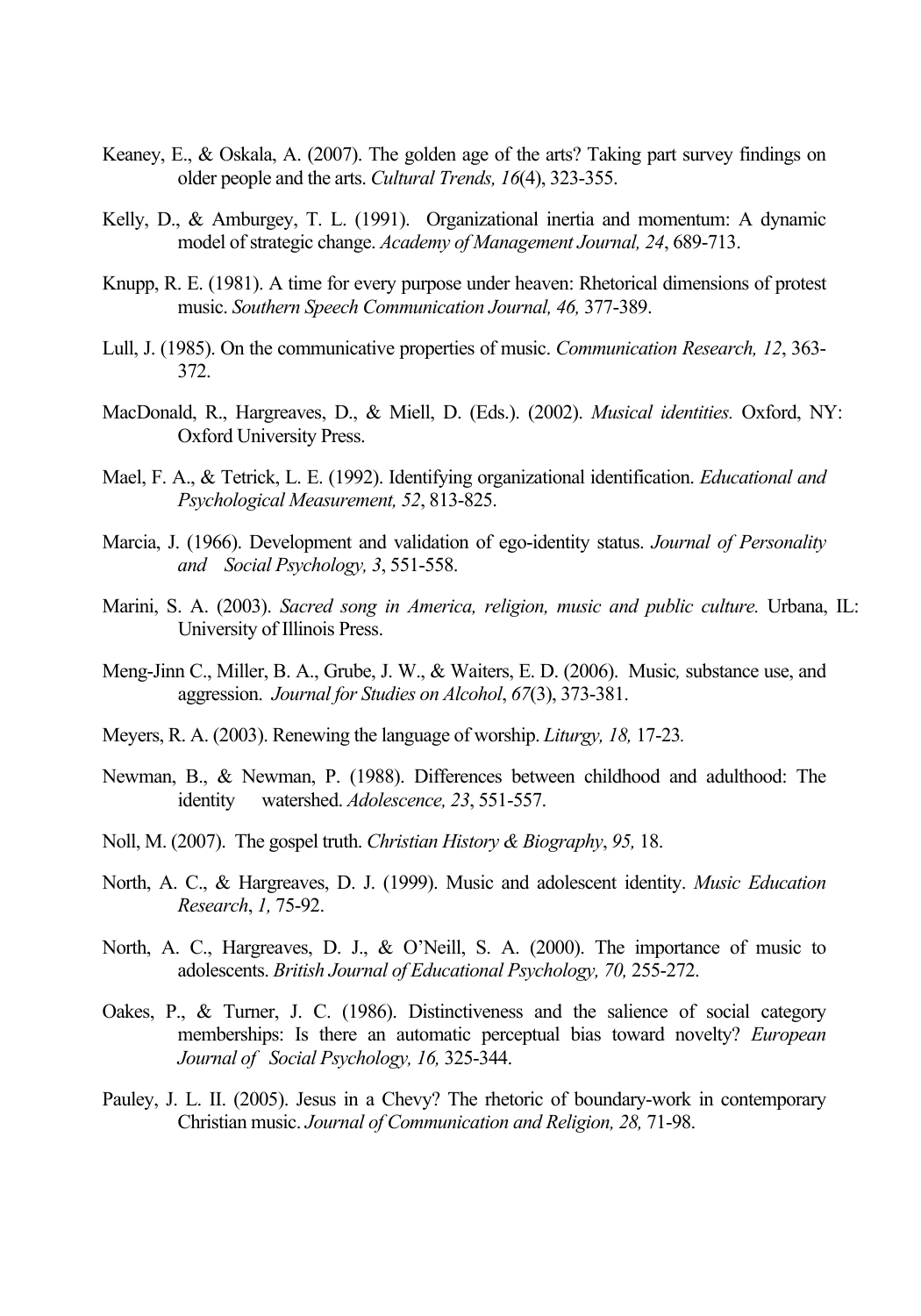- Pearson, J. L., & Dollinger, S. J. (2004). Music preference correlates of Jungian types. *Personality & Individual Differences*, *36*(5), 1005-1009.
- Peddie, I. (Ed.). (2006). *The resisting muse: Popular music and social protest*. UK: Ashgate Publishing Ltd.
- Pratt, M. G., & Foreman, P. O. (2000a). Classifying managerial responses to multiple organizational identities. *Academy of Management Review*, *25*(1), 18-42.
- Pratt, M. G., & Foreman, P. O. (2000b). The beauty of and barriers to organizational theories of identity. *Academy of Management Review*, *25*(1), 141-143.
- Rentfrow, P. J., & Gosling, S. D. (2003). The do re mi's of everyday life: The structure and personality correlates of music preferences. *Journal of Personality & Social Psychology*, *84*(6), 1236-1256.
- Rubin, A. M., West, D. V., & Mitchell, W. S. (2001). Differences in aggression, attitudes toward women, and distrust as reflected in popular music. *Media Psychology, 3*(1), 25-42.
- Sardiello, D. (1994). Secular rituals and popular culture: A case for Grateful Dead concerts and dead head identity. In J. S. Epstein (Ed.), *Adolescents and their music: If it's too loud, you're too old* (pp.115-140). New York: Garland.
- Scott, C. R. (2007). Communication and social identity theory: Existing and potential connections in organizational identification research. *Communication Studies, 58* (2), 123-138.
- Scott, S. G., & Lane, V. R. (2000). A stakeholder approach to organizational identity. *Academy of Management Review*, *25*(1), 43-62.
- Selfhout, M. H. W., Branje, S. J. T., terBogt, T. F. M., & Meeus, W. H. J. (2009). The role of music preferences in early adolescents' friendship formation and stability. *Journal of Adolescence, 32*(1), 95-107.
- Seul, J. R. (1999). Ours is the way of God: Religion, identity, and intergroup conflict. *Journal of Peace Research, 36*(5), 553-569.
- Sherif, M. (1958). Superordinate goals in the reduction of intergroup conflict. *The American Journal of Sociology, 63*(4), 349-356.
- Starke, F. A., & Dyck, B. (1996). Upheavals in congregations: The causes and outcomes of splits. *Review of Religious Research, 38*(2), 159-174.
- Stocker, D. (2008). Hallelujah. *Choral Journal, 49*, 67-71.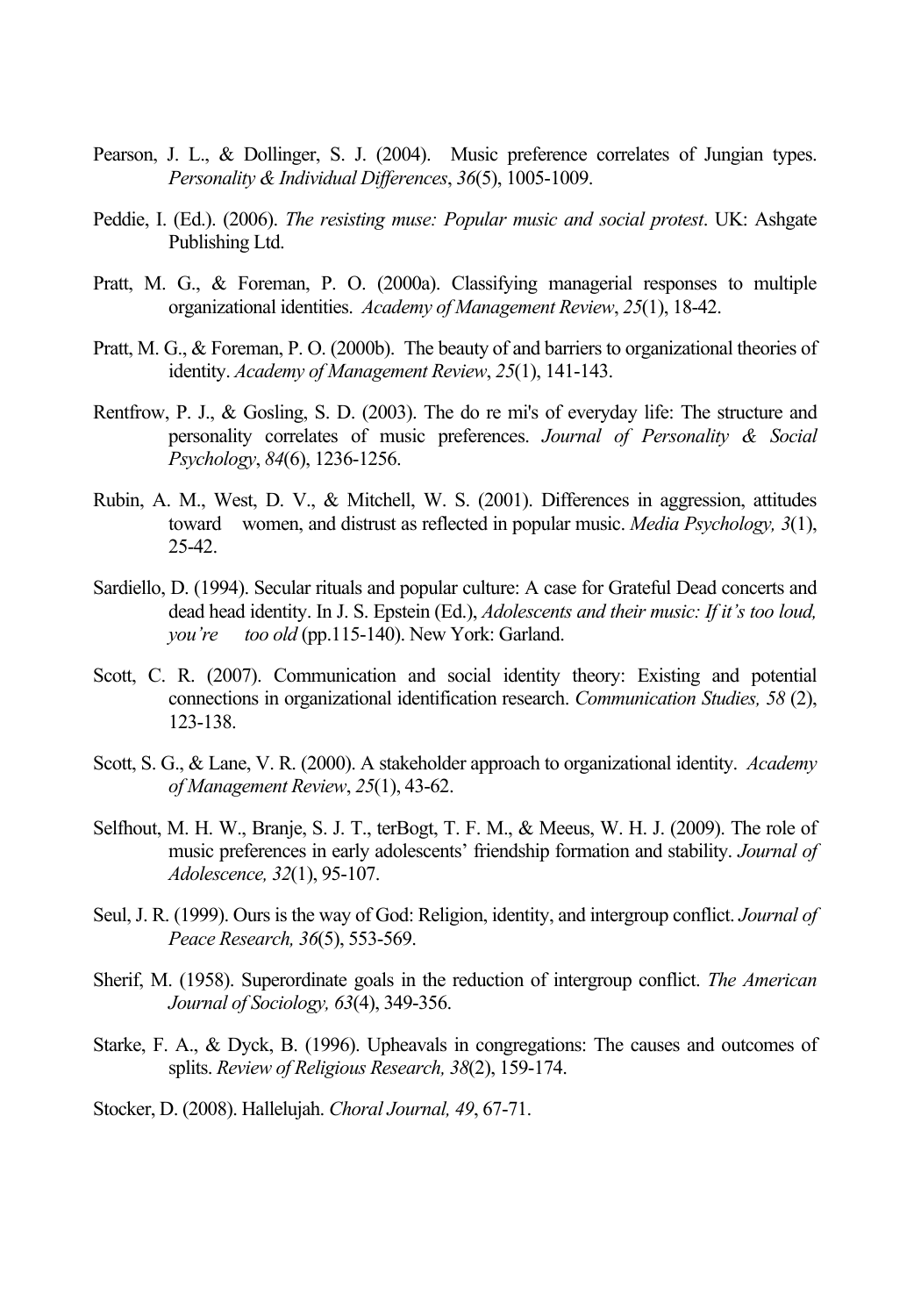- Tajfel, H. (1972). Experiments in a vacuum. In J. Israel & H. Tajfel (Eds.), *The context of social psychology: A critical assessment* (pp.25-42). London: Academic Press.
- Tajfel, H. (1973). The roots of prejudice: Cognitive aspects. In P. Watson (Ed.), *Psychology and race* (pp. 76-95). Harmondsworth: Penguin.
- Tajfel, H. (1974). Social identity and intergroup behaviour. *Social Science Information*, *14*, 101- 118.
- Tajfel, H. (1975). The exit of social mobility and the voice of social change. *Social Science Information, 14,* 101-118.
- Tajfel, H. (1978a). *Differentiation between social groups: Studies in the social psychology of intergroup relations.* London: Academic Press.
- Tajfel, H. (1978b). Interindividual behaviour and intergroup behaviour. In H. Tajfel (Ed.), *Differentiation between groups: Studies in the social psychology of intergroup relations* (pp. 27-60). London: Academic Press.
- Tajfel, H., Billig, M. G., Bundy, R. P., & Flament, C. (1971). Social categorization and intergroup behavior. *European Journal of Social Psychology, 1,* 149-178.
- Tajfel, H., & Turner, J. C. (1979). An integrative theory of intergroup conflict. In W. G. Austin & S. Worschel (Eds.), *The social psychology of intergroup relations* (pp. 33-47). Monterey, CA: Brooks/Cole.
- Tajfel, H., & Turner, J. C. (1986). The social identity theory of intergroup behavior. In S. Worchel & L. W. Austin (Eds.), *The psychology of intergroup relations* (pp. 7-24). Chicago: Nelson-Hall.
- Tarrant, M., Hargreaves, D. J., & North, A. C. (2001). Social categorization, self-esteem, and the estimated musical preferences of male adolescents. *The Journal of Social Psychology, 141*, 565-581.
- Tarrant, M., North, A. C., Edridge, M. D., Kirk, L. E., Smith, E. A., & Turner, R. E. (2001). Social identity in adolescence. *Journal of Adolescence*, *24*, 597-609.
- Timpany, J. (2007). *Music and public opinion: A reference-group based analysis of the relationship between musical preferences and political attitudes*. Paper presented at the Midwestern Political Science Association Annual Meeting, Chicago, IL.
- White, J. F. (1991). *New forms of worship.* Nashville: Abingdon Press.
- Wallis, R., & Malm, K. (1984). *Big sounds from small peoples: The music industry in small countries.* London: Constable.